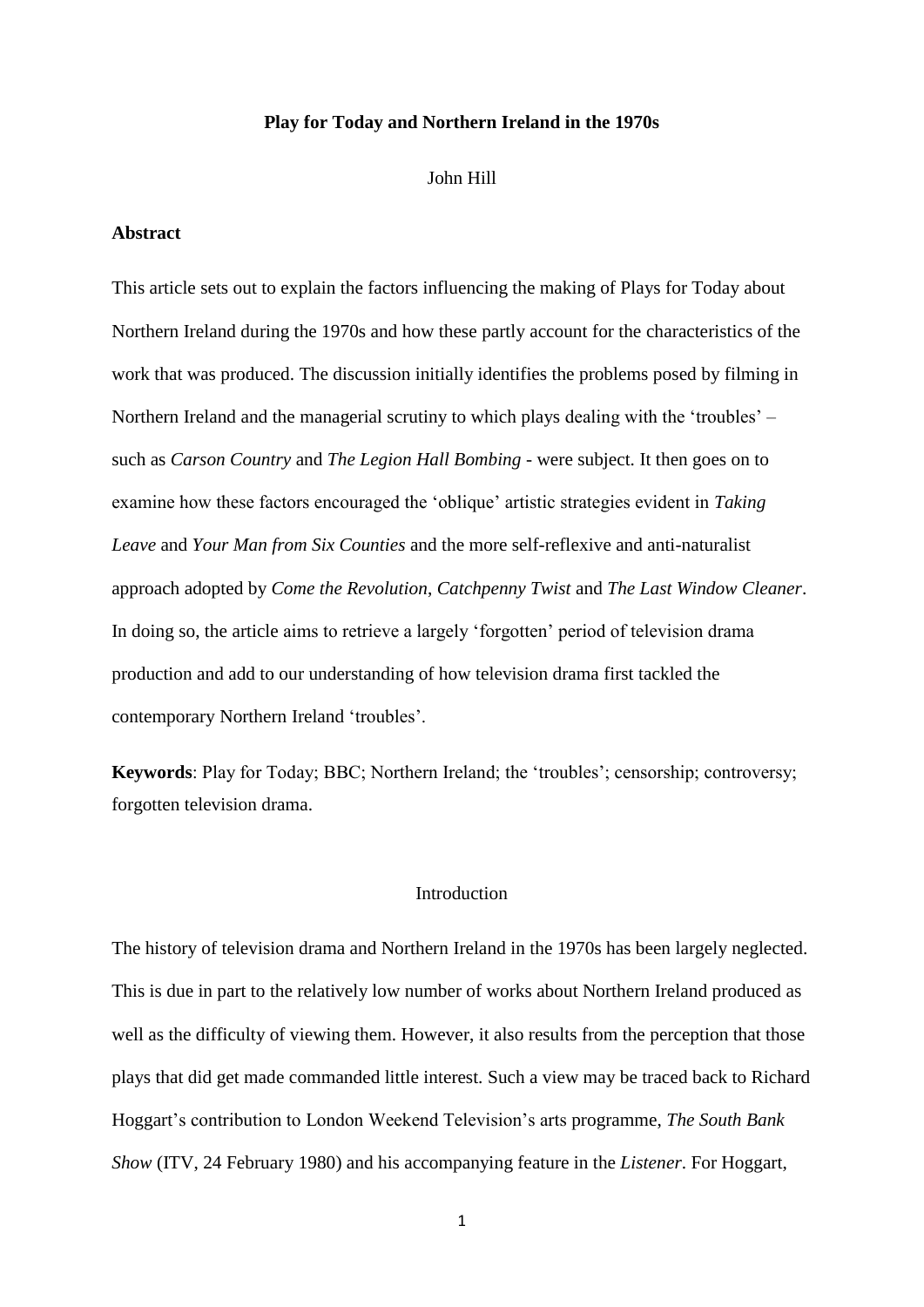the problem of Northern Ireland plays was not simply their low number but also their lack of artistic achievement; the 1970s dramas, he argued, failed to grapple seriously with the 'troubles', making use of 'stock characters and stock attitudes' and relying upon 'recurring types of cop-out' (1980: 261). Hoggart's dismissal of the plays of this period has since solidified into received wisdom, with subsequent writers such as McIlroy (1998) and Braun (2000) generally content to accept its validity. This view has also had a knock-on effect for our understanding of Play for Today, insofar as the series was responsible for a relatively high proportion of the plays dealing with Northern Ireland made during this period. The official historian of BBC Northern Ireland, Jonathan Bardon, for example, simply accepts that the very first Play for Today to be set in Ireland, *Carson Country* (23 October 1972) 'was an extremely bad play' without providing any evidence of having actually watched it (2000:  $101$ ).<sup>1</sup>

However, while it is the case that the number of plays made about Northern Ireland during the 1970s was relatively small, it is much less clear that they deserve such critical neglect. Given the political situation in Northern Ireland, television writers, producers and directors faced the challenge of how to portray and dramatise the experiences of a society enveloped in violent conflict. They also faced considerable difficulties getting work made, given the restrictions imposed upon them by the broadcasting institutions. In this sense, the period may be seen to have been an experimental one in which different modes of representing the 'troubles' were tested out – both artistically and in relation to the constraints governing television production at the time. The discussion that follows, therefore, sets out to explain the factors influencing the making of Plays for Today about the North of Ireland during the 1970s and how these partly account for the types of work that were made. It is evident from Hoggart's account that he held a preference for well-observed realist drama of the kind historically associated with both the Wednesday Play and Play for Today. However,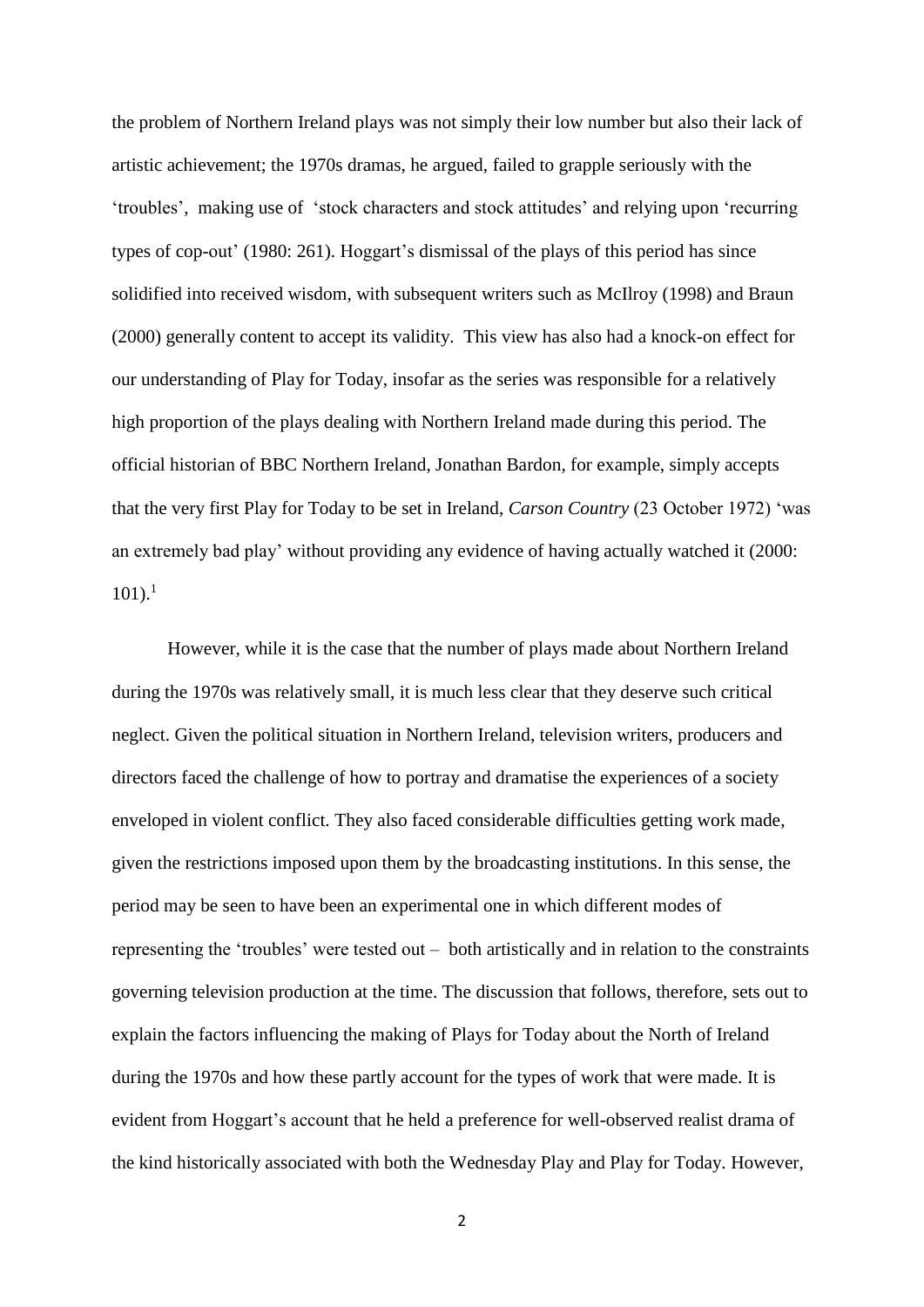what is striking about the early Plays for Today that deal with Northern Ireland is how many depart from this realist tradition or inhabit it in unorthodox ways. The article proposes, therefore, that the work is better understood through a different analytical prism that not only recognises the generically-mixed and formally self-conscious characteristics of the plays but also identifies how such features constituted a form of response to  $-$  or implicit negotiation of – the obstacles then facing the production of plays about Northern Ireland. In making this argument, the discussion will initially outline the problems posed by filming in Northern Ireland and the managerial scrutiny to which plays dealing with the conflict were subject. It will then indicate how this led to work which adopted oblique or reflexive artistic strategies. In doing so, it aims to retrieve a largely 'forgotten' period of television drama production and add to our understanding of how television drama first tackled the 'troubles'.

# Local production: *The Dandelion Clock*

Play for Today was, of course, important for the way it sought to create drama that dealt with 'life outside London' (BBC 1972: 59). The opening of a new television studio at Pebble Mill in Birmingham in 1971, and the appointment of David Rose as Head of English Regions Drama, encouraged a growing range of material from and about the English regions. BBC Scotland, which had a history of producing drama stretching back to the 1950s, also found a route to the network through Play for Today from the mid-1970s onwards. By comparison, BBC Northern Ireland had very little experience of producing television drama and had been responsible for only a handful of 30-minute plays involving a small number of actors and sets. This meant that initially all of the Plays for Today dealing with Northern Ireland were commissioned from London rather than Belfast. While this was also the case with Scotland, the political situation in Northern Ireland posed specific problems, particularly if the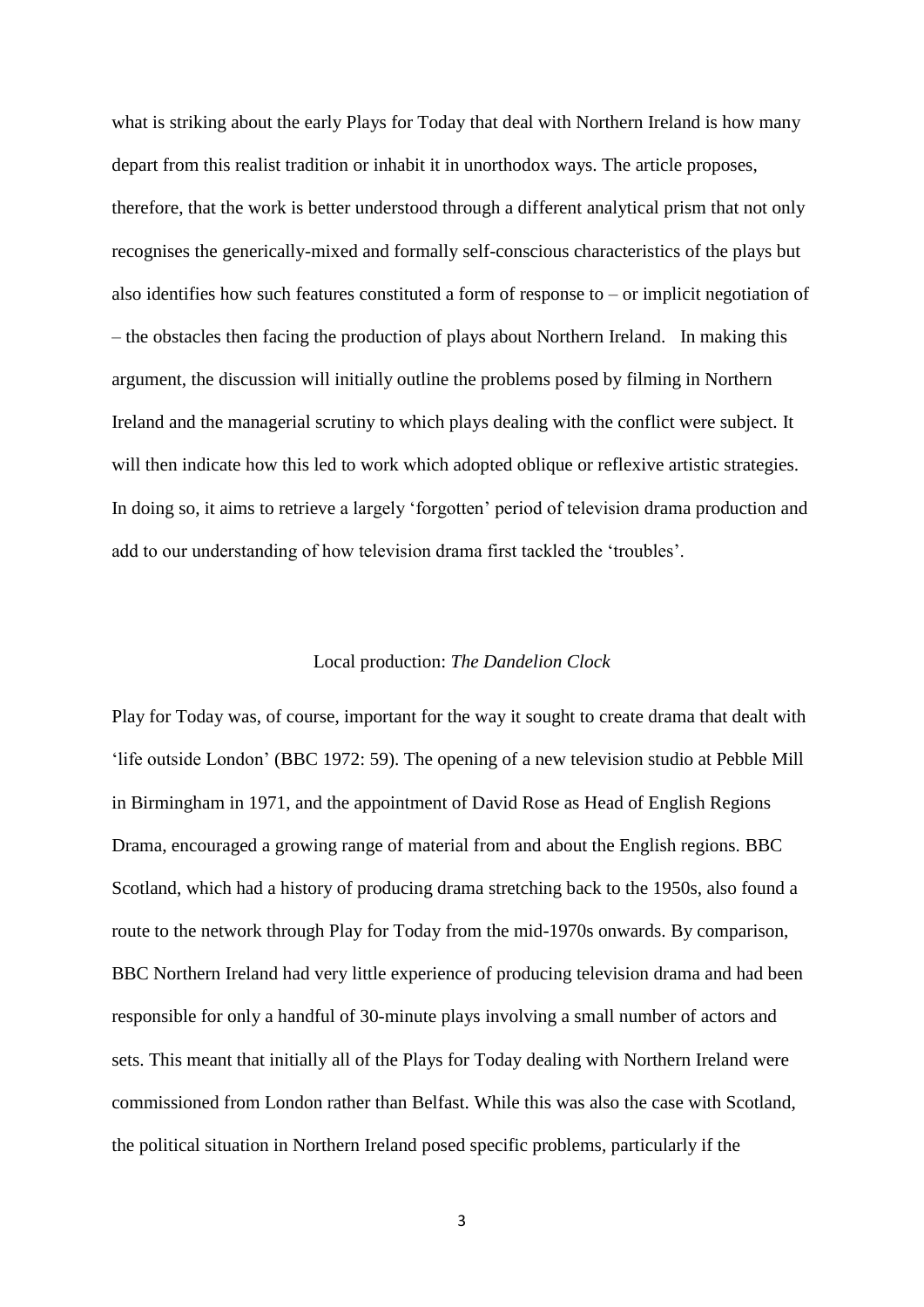production involved location shooting or the use of local facilities and personnel. This was vividly illustrated in the case of the very first Play for Today to be set in contemporary Northern Ireland: *The Dandelion Clock* (1 May 1975).

This was written by the Belfast writer Wilson John Haire whose stage play *Within Two Shadows* (1972), about a 'mixed' Protestant-Catholic family, caught the attention of Play for Today's producers. An early commission for the series failed to materialise but a second, initially untitled, script was commissioned in 1973. This became *The Dandelion Clock*, a play about a Belfast Protestant family 'not directly participating in the bombing and disturbances but trying to continue ordinary lives' which, it was planned, should 'be recorded on location in Belfast'.<sup>2</sup> This idea also had the support of BBC Northern Ireland who wanted the play's transmission to coincide with the station's  $50<sup>th</sup>$  anniversary in 1974.<sup>3</sup> The intention was to shoot - on both film and video - in Belfast during June 1974, but by March it had become clear that the project was running into difficulties due to concerns about the situation in Northern Ireland and the safety of staff. Given BBC Northern Ireland's lack of experience of drama production, the bulk of those involved would have to travel from England and many were unwilling to do so (especially members of the Design and Costume departments and film and OB operatives).<sup>4</sup> The onset of the Ulster Workers' Council strike in May further underlined the problems of mounting the production in Belfast and the Head of Plays, Christopher Morahan, proposed a delay until later in the year.<sup>5</sup> This, too, proved a forlorn hope and, in the wake of another postponement, it was decided to abandon the idea of shooting on location and commission Haire to re-write the play for the studio. This meant that the play was then finally recorded in London in March 1975, with the occasional use of photographic stills of Belfast the only nod to the production's original conception.<sup>6</sup> In large part due to the determination of producer Ken Trodd, it did subsequently prove possible for two Plays for Today, *Catchpenny Twist* (5 December 1977) and *The Last Window Cleaner*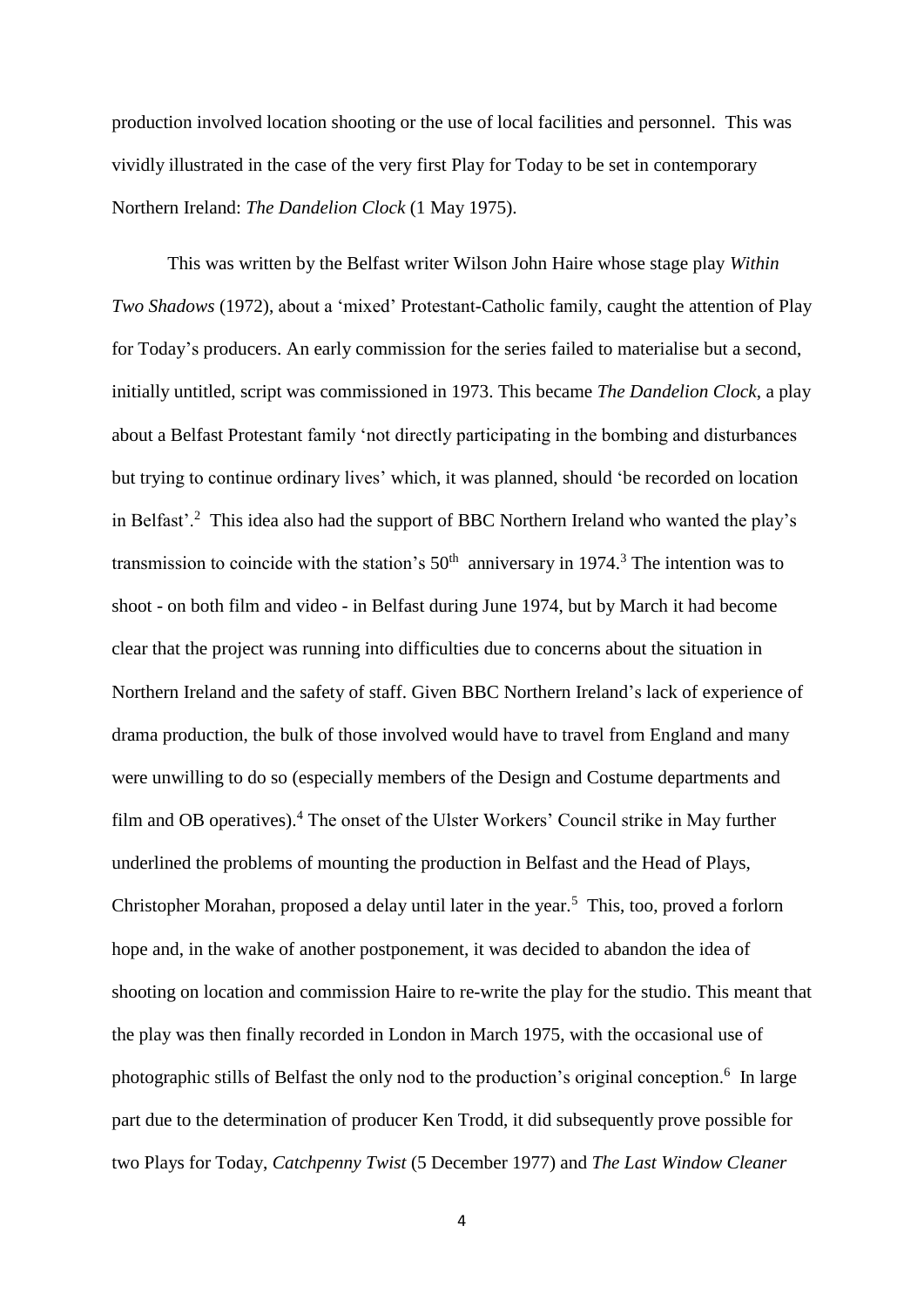(13 February 1979), to be shot partly in Belfast some years later but, for most of the decade, Northern Ireland, unlike elsewhere in the UK, remained a 'no-go' area.

### Controversy and censorship: *Carson Country* and *The Legion Hall Bombing*

However, the obstacles to production in the North were not only logistical. The despatch of British troops to Northern Ireland in 1969, the resurgence of the (Provisional) IRA in 1970 and the imposition of direct rule from Westminster in 1972 had made television coverage of the 'troubles' a matter of acute sensitivity. This led to pressure on the broadcasters to engage in close internal scrutiny of programmes about Northern Ireland, employ procedures of 'advance warning' and 'reference upwards' and, in certain cases, cut or ban material that was held to be too controversial. Although this situation impacted upon news and current affairs most directly, it also extended to drama, particularly when it involved a relationship to real people or events (though not exclusively so). The effects of these procedures may be seen in the case of the first Play for Today to tackle Irish subject-matter, *Carson Country* (1972), which almost immediately ran into trouble and subsequently became subject to cuts and a delay in transmission.

The play was written by the Irish writer and singer, Dominic Behan, the younger brother of the rather better-known Brendan Behan. Despite Play for Today's reputation for contemporary dramas, this was unusual in being a historical work, focusing on the opposition of unionists, led by Lord Edward Carson, to Home Rule prior to the First World War. It was, however, noted in the commissioning brief that the drama would deal with '[o]ne of the main sources for today's tensions' and was therefore understood to involve an exploration of the historical roots and possible parallels with the contemporary situation.<sup>7</sup> In line with Behan's socialist politics, however, the play was less concerned with Carson himself than the role his

<sup>5</sup>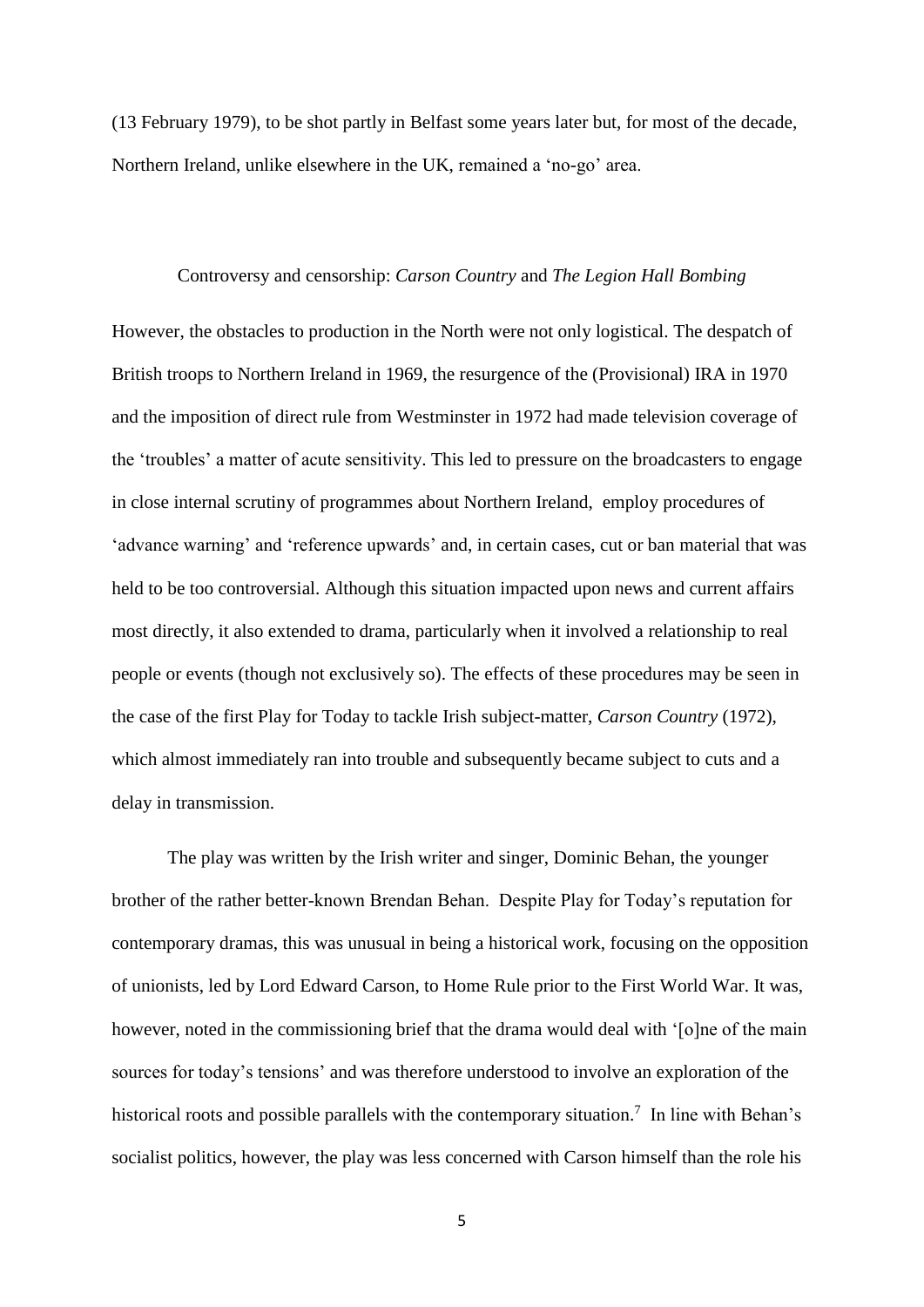ideas and actions played in fomenting sectarian division between working-class Protestants and Catholics. Commissioned in May 1971, and recorded in February of the following year, the play was ready for transmission in April 1972. However, even before the recording occurred, the play was discussed at a meeting of the Board of Governors at which the Director General, Charles Curran, indicated that '[i]n view of the subject matter and of Mr. Behan's past association with Irish Republicanism', he had asked the Director of Programmes for Television, David Attenborough, in consultation with the Controller, Northern Ireland, Waldo Maguire, 'to take a decision as to whether the programme should be broadcast, if necessary in consultation with himself'.<sup>8</sup>

This led to Attenborough, along with the Controller of BBC 1 and Ronnie Mason, Head of Programmes, Northern Ireland, viewing the programme in April. Their conclusion was that 'it should not be transmitted in the immediate future because of the current situation in Northern Ireland and the onset of so many marches and parades'.<sup>9</sup> BBC Northern Ireland News Editor, Martin Wallace, and Assistant Head of Programmes, Cecil Taylor, were then recruited to read the script for historical accuracy and a sequence involving an induction ceremony into the Protestant and loyalist Orange Order, which bitterly opposed Home Rule, was 'substantially cut'.<sup>10</sup> Some six months later, Attenborough concluded that the play was now suitable for transmission though his hand was in part forced by the impending transmission on ITV of another play by Behan, set in contemporary Belfast, *The Folk Singer* (Thames, 7 November 1972). As he explained, in a memo to Charles Curran, he sought to show *Carson Country* first, 'if only to avoid the criticism that we had held it up until Independent Television had courageously tested the water for us'.<sup>11</sup> Although the Director General backed this decision, he was still sufficiently nervous to take the precaution of writing to the Secretary of State for Northern Ireland, William Whitelaw, to provide him with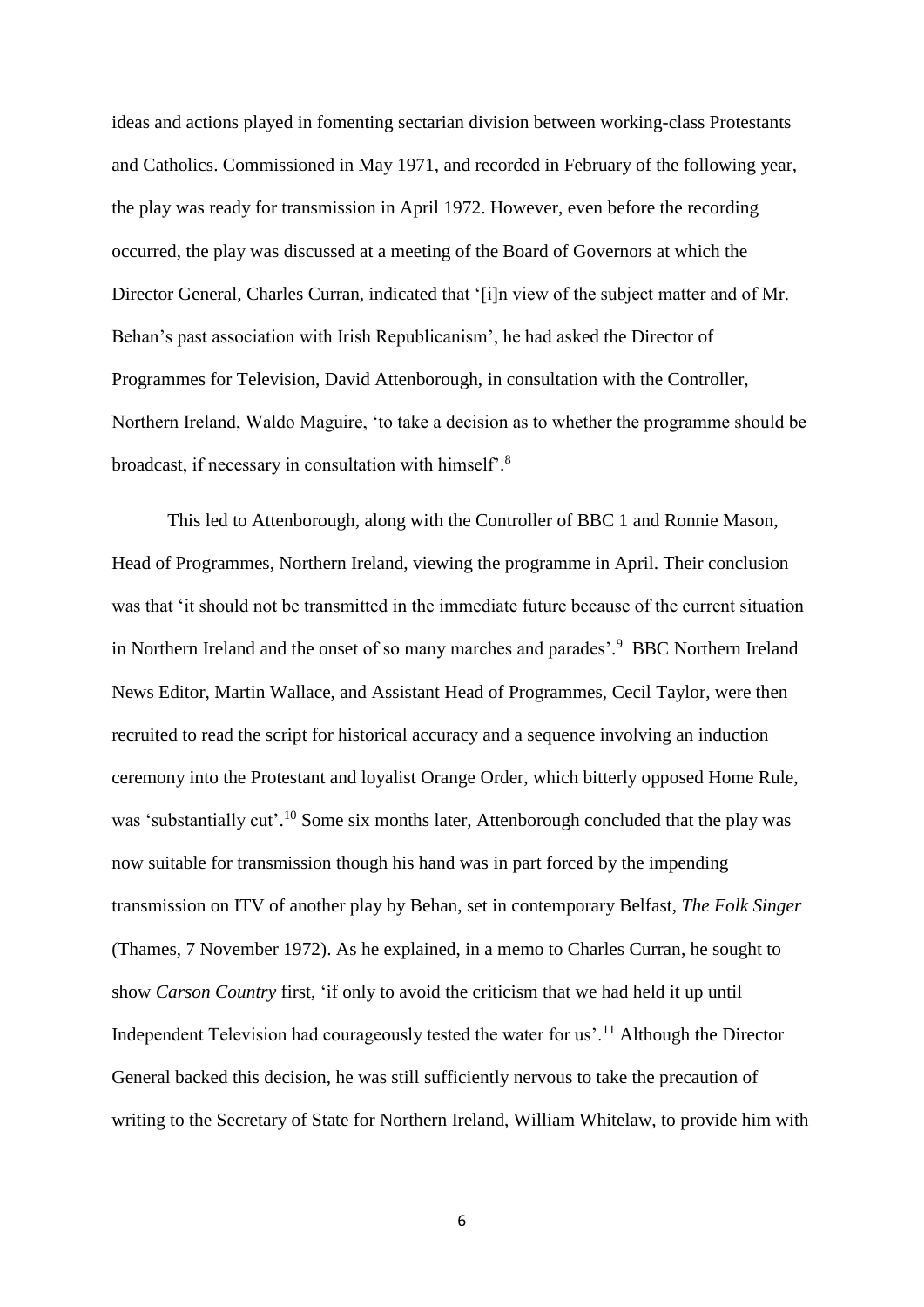'advance warning' of the play's transmission and to explain the management's view that 'to suppress the play entirely' would lead to more 'adverse comment' than to show it.<sup>12</sup>

The sensitivities surrounding Northern Ireland subject-matter were further demonstrated by the case of *The Legion Hall Bombing* (22 August 1978), a dramatisation of the jury-less 'Diplock' trial of Willie Gallagher who had been sentenced to twelve years' imprisonment for the bombing of the British Legion Hall in Strabane in 1975. The playwright Caryl Churchill had acquired a transcript of the trial (which had been held 'in camera') and, when a planned Play for Today slot fell vacant, the producer Margaret Matheson had commissioned her to edit and adapt the transcript (under the title of 'Willie'). The matter was immediately referred upwards by the Head of Plays, James Cellan-Jones, and, a few days before the programme was due to be recorded in February 1978, the Director General, Ian Trethowan, wrote to the Managing Director of Television, Alasdair Milne and Director of News and Current Affairs, Dick Francis, to express his concerns regarding 'the dramatisation of a case which apparently is regarded by opponents of the [Diplock Courts] system as its weakest point so far'. He was fearful that the selection of this particular case would be regarded as a 'political judgement' which loaded 'the scales against the system'.<sup>13</sup> He, therefore, made it clear that, although the recording of the play could proceed, the decision if and when to transmit it was yet to be made and would require the Northern Ireland Office to be informed.

Colleagues at BBC Northern Ireland were also consulted on the matter and Cecil Taylor, now BBC Northern Ireland's Head of Programmes, who had previously opposed the transmission of *Carson Country*, attended programme rehearsals in London as well as the recording in Glasgow. He was particularly vexed by the recording of a commentary, introducing the play and linking sequences which he regarded as 'totally unacceptable' and was supported in this by the Northern Ireland Controller, James Hawthorne.<sup>14</sup> A decision to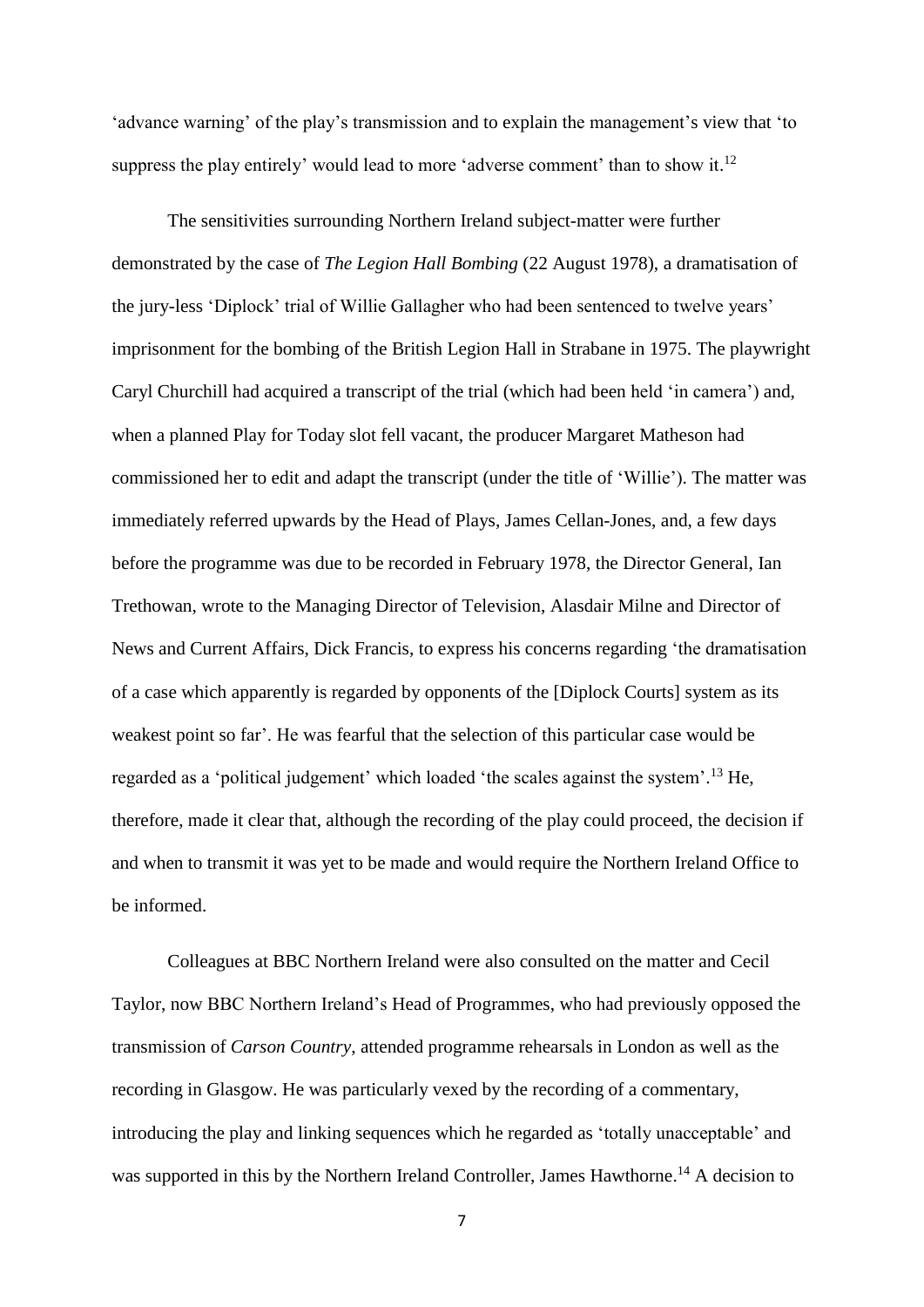delay transmission of the programme then followed on the grounds that it would be 'irresponsible' for the BBC to broadcast the programme at a time of 'mounting tension' within the region.<sup>15</sup> This delay stretched into the summer when disputes over the play's use of additional commentary, rather than the actual dramatisation of the trial, continued. While the original voice-over recorded in February was re-written and reduced to an opening voice-over and epilogue, the BBC management remained unhappy and insisted upon a re-written version of the introduction (prepared by Hawthorne) and the elimination of the epilogue. These changes involved, inter alia, the removal of references to internment without trial, trials for 'political offences', confessions obtained by 'threats or force' and 'unsigned statements put forward by the police with no corroborative evidence'. <sup>16</sup> Churchill, however, considered these passages to be 'essential' to 'the structure of the piece' and in breach of her contract and both she and the play's director Roland Joffe removed their names from the credits.<sup>17</sup> The play was then finally broadcast, several months later than originally planned, on 22 August 1978 when it was aired at the unusually late time of 10.25 pm.

The capacity of Play for Today to push back boundaries and provoke controversy has, of course, been an important element of its reputation. Indeed, producer Margaret Matheson launched the 1977-8 season that was to include *The Legion Hall Bombing* with the declaration that 'almost by definition the plays will be nothing if not controversial'.<sup>18</sup> This was certainly the case with *Scum*, a play also produced by Matheson and planned for the same season but refused a transmission altogether on the grounds of its 'degree of violence', questionable 'accuracy' and supposed provision of a 'documentary…. about Borstals' in 'the guise of a play'. <sup>19</sup> Plays about Northern Ireland were, therefore, not alone in generating managerial interference but the treatment of them did exhibit some special features. As the example of *Scum* indicates, the grounds for managerial intervention varied and ranged across issues such as the use of violence and bad language (for example *Gotcha,* 12 April 1977),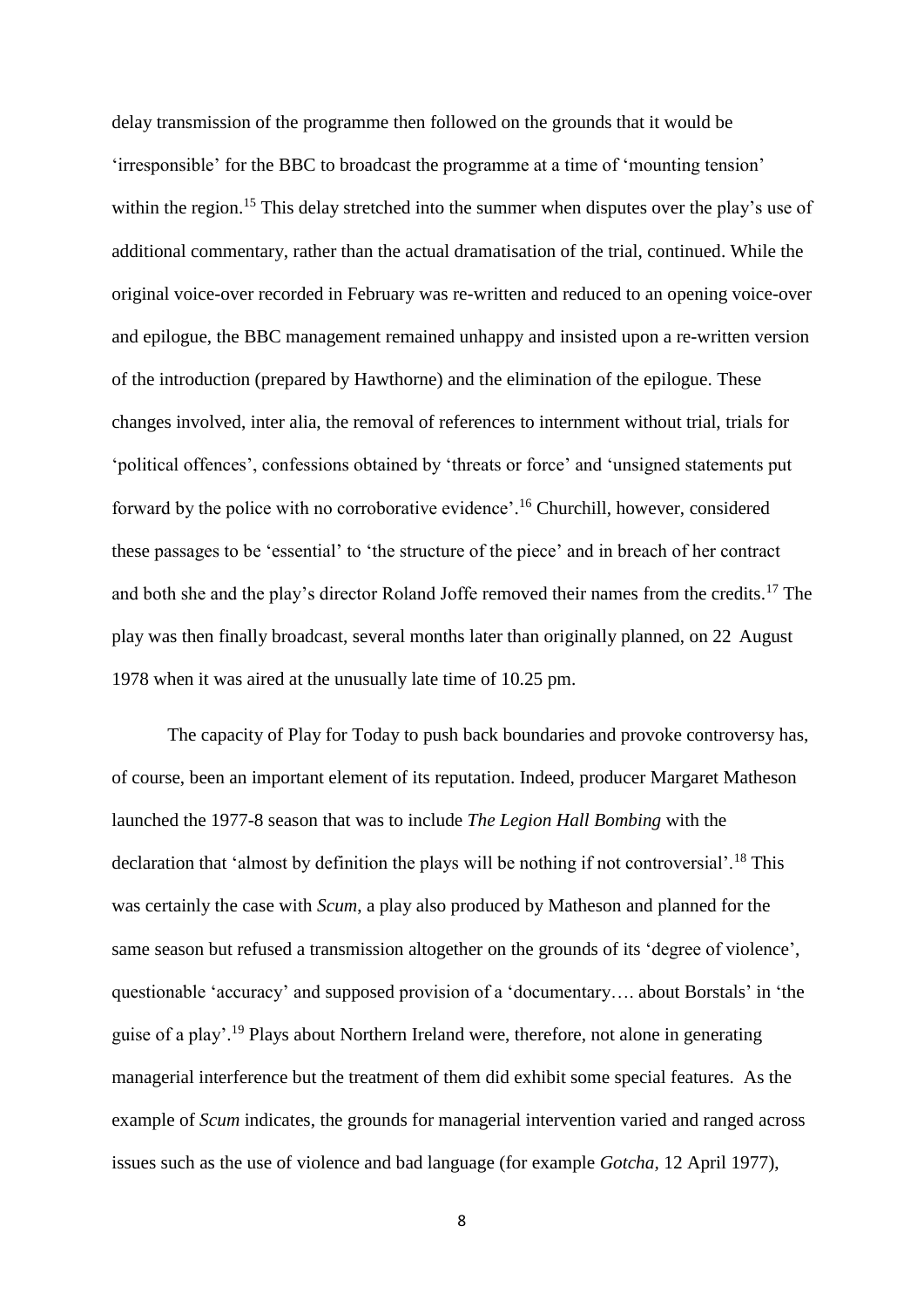'explicit sexuality' (for example *Do As I Say*, 25 January 1977) and 'blasphemy' (Dennis Potter's *Brimstone and Treacle* which, like *Scum*, was also banned). In the case of *Carson Country* and *The Legion Hall Bombing* the objections to the plays were partly linked to more general concerns about what was referred to as overtly 'political' or 'committed drama'. These initially arose in relation to the Wednesday Play (and *The Big Flame*, 19 February 1969, in particular) but resurfaced in the 1974-5 period when a series of left-wing Plays for Today – *All Good Men* (31 January 1974) *The Cheviot, the Stag and the Black, Black Oil* (6 June 1974*)* and *Leeds United!* (31 October 1974) – were followed by the transmission of the four-part *Days of Hope* (itself subsequently repeated as a Play for Today) (Hill 2011: 145- 56). The two Northern Ireland cases may also be related to the recurring worries within the BBC about the propriety of mixing documentary and drama (and by implication fact and fiction). These too were concerns that extended back to the 1960s but which had also reemerged with the appearance of Plays for Today such as *The Rank and File* (20 May 1971), *The Cheviot, the Stag and the Black, Black Oil* and, as noted, *Scum.* Indeed, the issues of political 'bias' and the mixing of documentary and drama were, in many cases, regarded as inter-related insofar as BBC managers suspected that drama might be providing the means to circumvent the normal constraints - and expectations of 'impartiality' – governing the making of documentaries and other factual programmes. To this extent, it is significant that both *Carson Country* and *The Legion Hall Bombing* were referred to colleagues in News and Current Affairs who sought not only to reduce their 'partiality' but to enhance their 'documentary' status by adding explanatory archival footage and commentary in the case of *Carson Country* and avoiding the use of assumed names in *The Legion Hall Bombing*.

The involvement of personnel associated with News and Current Affairs also accounts for the particular emphasis placed on the possible impact of plays dealing with Northern Ireland. In his discussion of Northern Ireland news reporting, Philip Schlesinger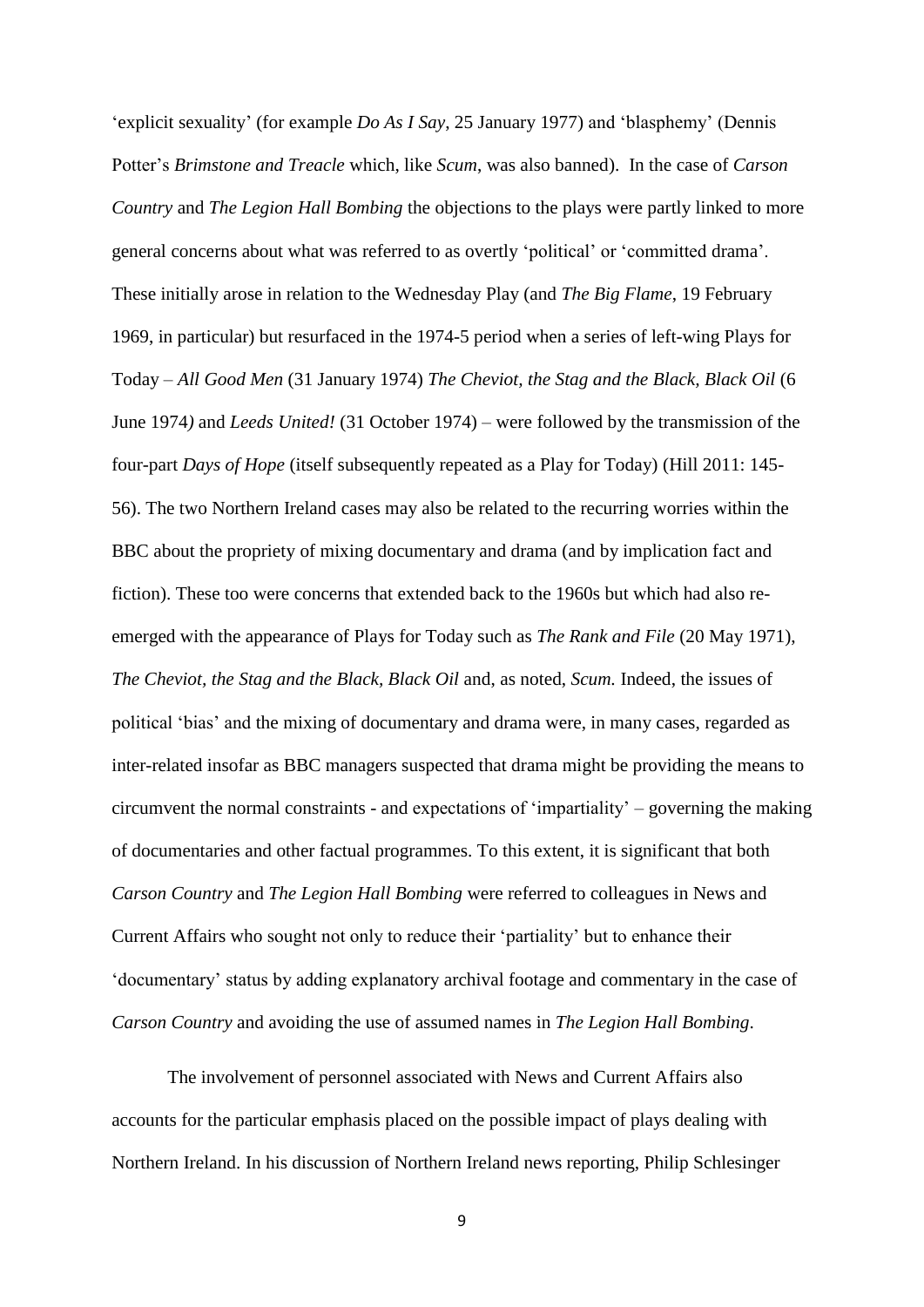identifies the significance of a managerial approach which, he argues, is 'especially sensitive' to the possible 'inflammatory effects of broadcasting' and its presumed capacity to provoke public disturbance (1978: 223). As with arguments about 'impartiality', this 'public order approach' involved the application of criteria to drama more commonly associated with news and documentary and extended beyond the scrutiny of just content. The delay in transmission of *Carson Country*, for example, was in large part justified on the basis of the passions it could arouse amongst Protestants in the run-up to the Orange parades of 12 July. It was also considered particularly insensitive to broadcast *The Legion Hall Bombing* in the wake of the notorious Le Mon restaurant bombing (in February 1978) as well as prudent to continue to delay its transmission until the summer marching season had ended. But, while these judgements regarding timing and impact were regularly made, there was often little evidence to justify them. Some fifty telephone calls, mostly hostile, were received at Broadcasting House following the screening of *Carson Country.*<sup>20</sup> However, there was no indication of any wider form of protest or social disturbance and some viewers had even called in to praise the courage of the BBC in showing the play. In the case of *The Legion Hall Bombing,* duty officers and public relations staff stayed on late but reported 'only three telephone calls, two of them incoherent'*. <sup>21</sup>* While it might be argued that this lack of reaction demonstrated how the cuts and delays had proved effective, it is also the case that such warnings of the dangers of transmitting individual dramas were characteristically exaggerated and themselves had the consequence of constraining the range and outlook of what was shown.

This also placed BBC Northern Ireland in an unusual position. As has been noted, senior personnel within BBC Northern played a key role in scrutinising and commenting on material for which the station was not itself responsible. This process of referral was not simply a matter of courtesy, however, but a long-established policy, enshrined in official directives, whereby it was expected that the Northern Ireland Controller, or other senior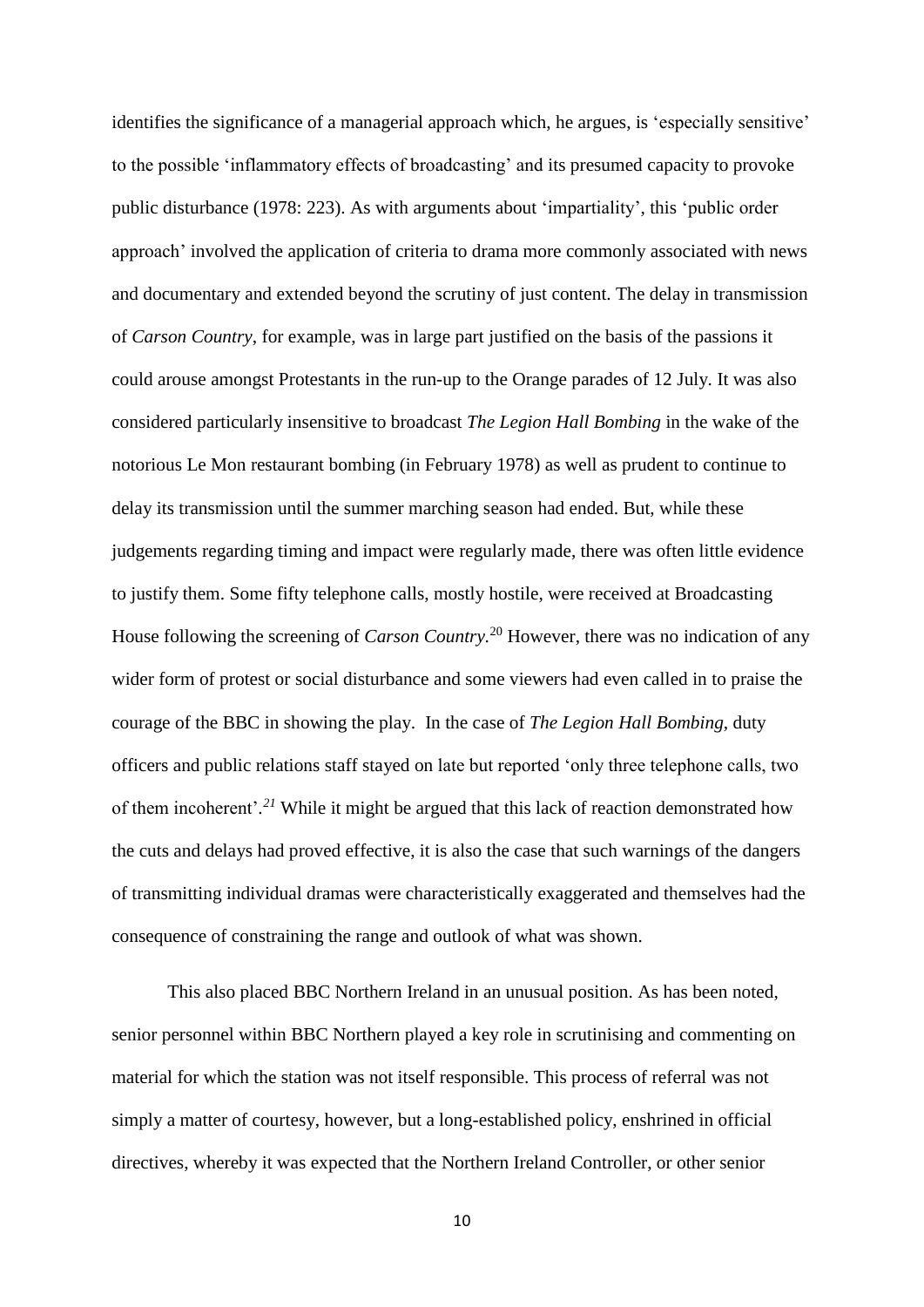member of staff, would be consulted over 'any programme which deals with questions directly affecting Northern Ireland'.<sup>22</sup> It was this policy of referral that had previously led to BBC Northern Ireland blocking the transmission of Sam Thompson's political satire *Cemented with Love* in 1964 on the grounds that it would be regarded by local audiences as an 'insult' and would contribute to the worsening of Northern Ireland's political and social climate.<sup>23</sup> Occurring prior to the eruption of the 'troubles', when BBC Northern Ireland was closely linked to the Unionist establishment, these objections not only proved groundless once the play was eventually shown (following Thompson's death) but appeared tantamount to political censorship. While the situation within both Northern Ireland and the BBC had changed by the 1970s, the station's potential veto over programmes produced within other parts of the BBC sat uneasily with the types of socially-questioning drama with which a series such as Play for Today was associated.<sup>24</sup> Thus, while BBC Northern Ireland was keen, as the example of *The Dandelion Clock* indicates, to become more involved in drama production, its actions in relation to other Plays for Today indicated a hyper-sensitivity about their capacity to offend and an inclination to restrict, as much as extend, the range of contemporary plays about the Northern Irish situation.

It is, of course, this process of reference upwards and extended consultation that partly explains the scarcity of television drama about Northern Ireland during the 1970s. As Hoggart suggested, the scrutiny accorded plays about Northern Ireland could act as a deterrent to - or encourage a form of 'self-censorship' for - writers who wanted to avoid the delays and 'fine tooth-combing' over their work to which they might become subject (1980: 261). Indeed, this argument might not just explain the small number of productions but some of the characteristics of the plays themselves to the extent that they may have helped to minimise or circumvent managerial scrutiny. Two types of work might be said to fall into this category. There are those that are mainly about something else and only address the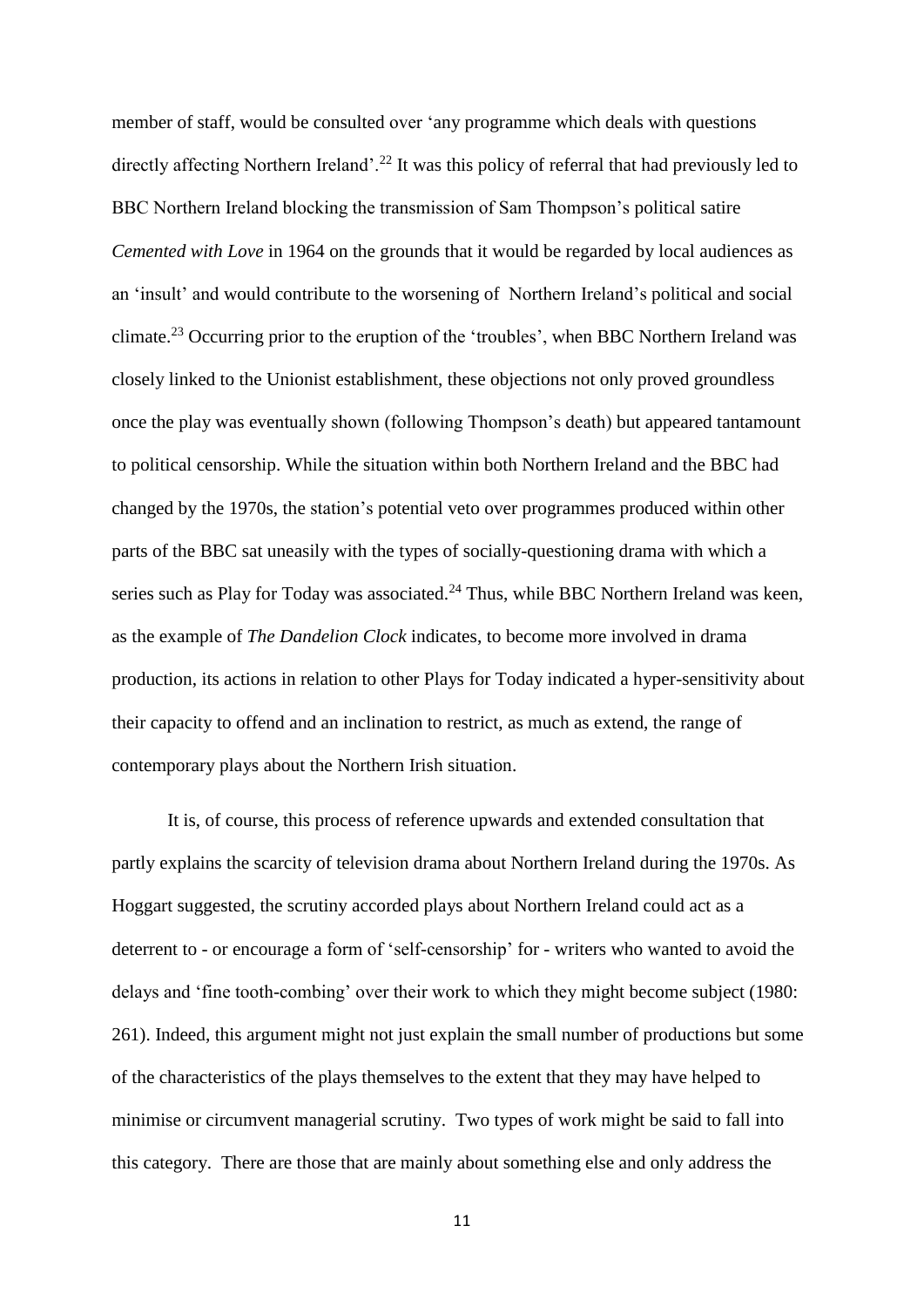'troubles' obliquely; there are also those that confront the 'troubles' more directly but selfconsciously distance themselves from the conventions of documentary and realism (thereby removing themselves from the orbit of news and current affairs). The ensuing argument develops this argument by focusing on the 'oblique' strategies of *Taking Leave* and *Your Man from Six Counties* before going on to assess the more self-reflexive and anti-naturalist Plays for Today *Come the Revolution*, *Catchpenny Twist* and *The Last Window Cleaner*. In both sets of examples, it is argued, that the use of such strategies provides the opportunity to challenge conventional discourses about the 'troubles' but also runs the risk of puzzling or disorienting viewers in ways that can end up confirming, as much as subverting, pre-existing conceptions of the conflict.

#### Oblique strategies: *Taking Leave* and *Your Man from Six Counties*

*Taking Leave* (28 November 1974), the only television play by newcomer Joyce Neary, was the first Play for Today to allude to the contemporary (as opposed to historical) situation in Northern Ireland. Its Irish elements led to the generation of an 'Early Warning Synopsis' and the play was later added to a list of 'political' plays prepared for the BBC Board of Governors.<sup>25</sup> However insofar as it was focused primarily upon the inner workings of a dysfunctional family, its political dimensions were generally regarded to be relatively slim. For the Irish journalist and filmmaker, Peter Lennon, the contemporary critic most alert to the play's Irish dimensions, the incorporation of 'the Northern Ireland problem' provided little more than some 'additional dramatic material' (1974: 37). However, while *Taking Leave* certainly takes an excruciatingly painful look at family life, its concern with the North of Ireland is more tightly interwoven into the play than this would imply. The play's title derives from the short period of leave taken by Mike (George Sweeney), a young sergeant in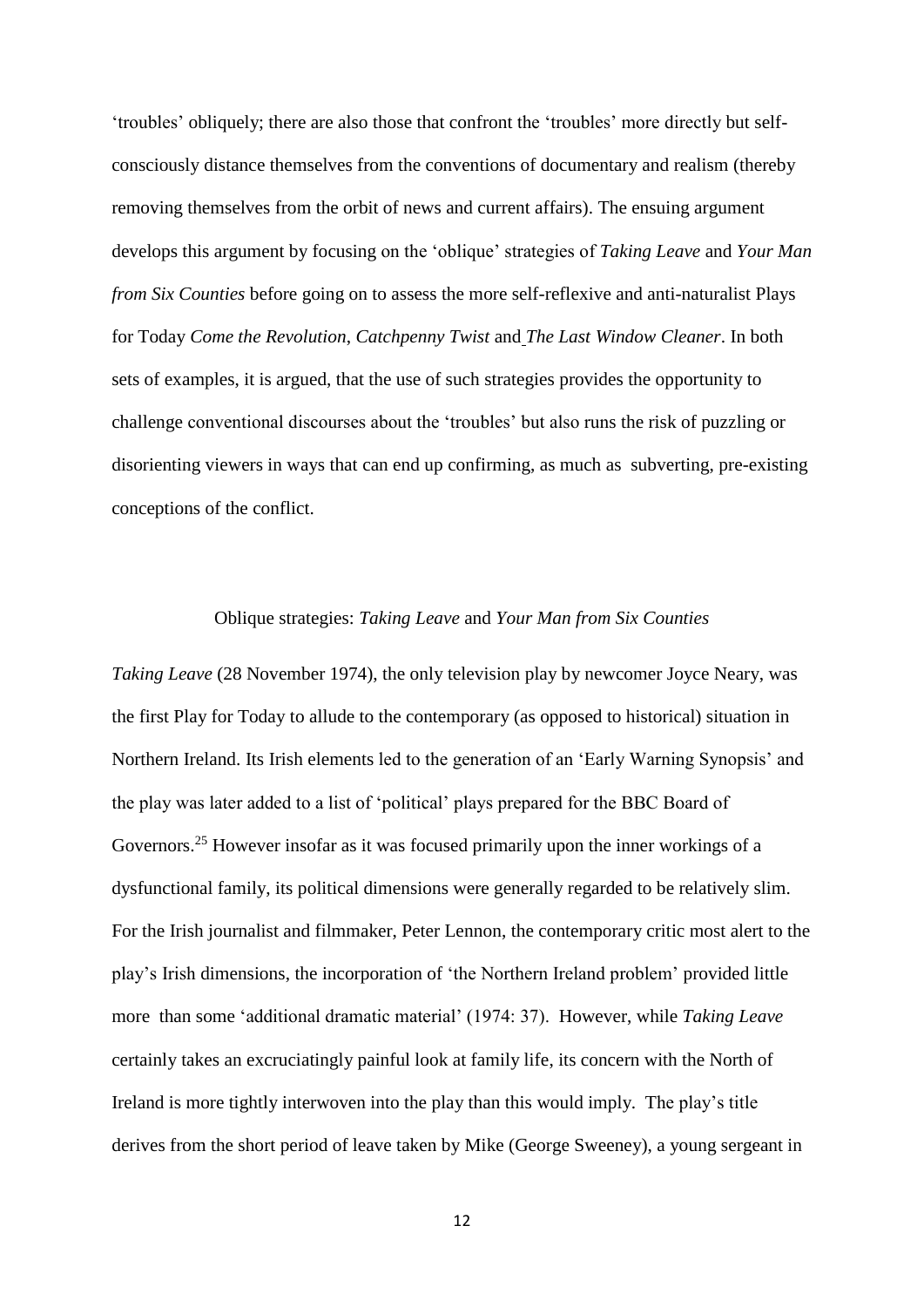the British Army who returns from Belfast to his family home in London. The members of his family are all keen that he should not sign on for another term and the play includes a series of flashbacks that reveal some of his experiences while on tour of duty in Northern Ireland. These include a scene in which he shoots, in a moment of panic, a – possibly unarmed - suspect whose car has been stopped at an army road block. In this respect, the play anticipates a number of dramas dealing with the experiences of British soldiers in Northern Ireland such as Wilson John Haire's *Letter from a Soldier* (BBC2, 27 February 1975), *The Vanishing Army* (BBC2, 29 November 1978), subsequently repeated as a Play for Today, and the Play for Today *Chance of a Lifetime* (3 January 1980). Although, none of these demonstrate any particular interest in the politics of the conflict per se, all highlight the high cost to the men concerned and the negative consequences for their families back home. What is unusual about *Taking Leave*, however, is that Mike chooses to go back to Northern Ireland, in spite of the dangers to which the job exposes both himself and those with whom he comes into contact. As such, the play seeks to exploit the irony that the 'troubles' in Northern Ireland may actually be preferable for Mike to the troubles to be found inside the family home. Indeed, his sister Nonie (Alison Steadman) accuses him of being 'a deserter' and a 'coward', not for 'running away' from the army but for leaving his family and home.

This means that the play's account of family life is especially bleak, itself constituting a 'war zone' in which paternal violence and abuse, maternal neglect and incestuous desires occur within a seemingly 'respectable' and 'normal' household (and in which the parents are simply referred to in the credits as 'Father' and 'Mother'). In line with the play's subjectmatter (and the constraints governing television of the time), the play itself exhibits gaps and unexplained shifts indicative of the trauma and repressions that are difficult to bring into the open and address explicitly. Thus, while the family drama is powerful and disturbing in its own right, its rootedness in the unsaid (and possibly unsayable) not only hints at the hidden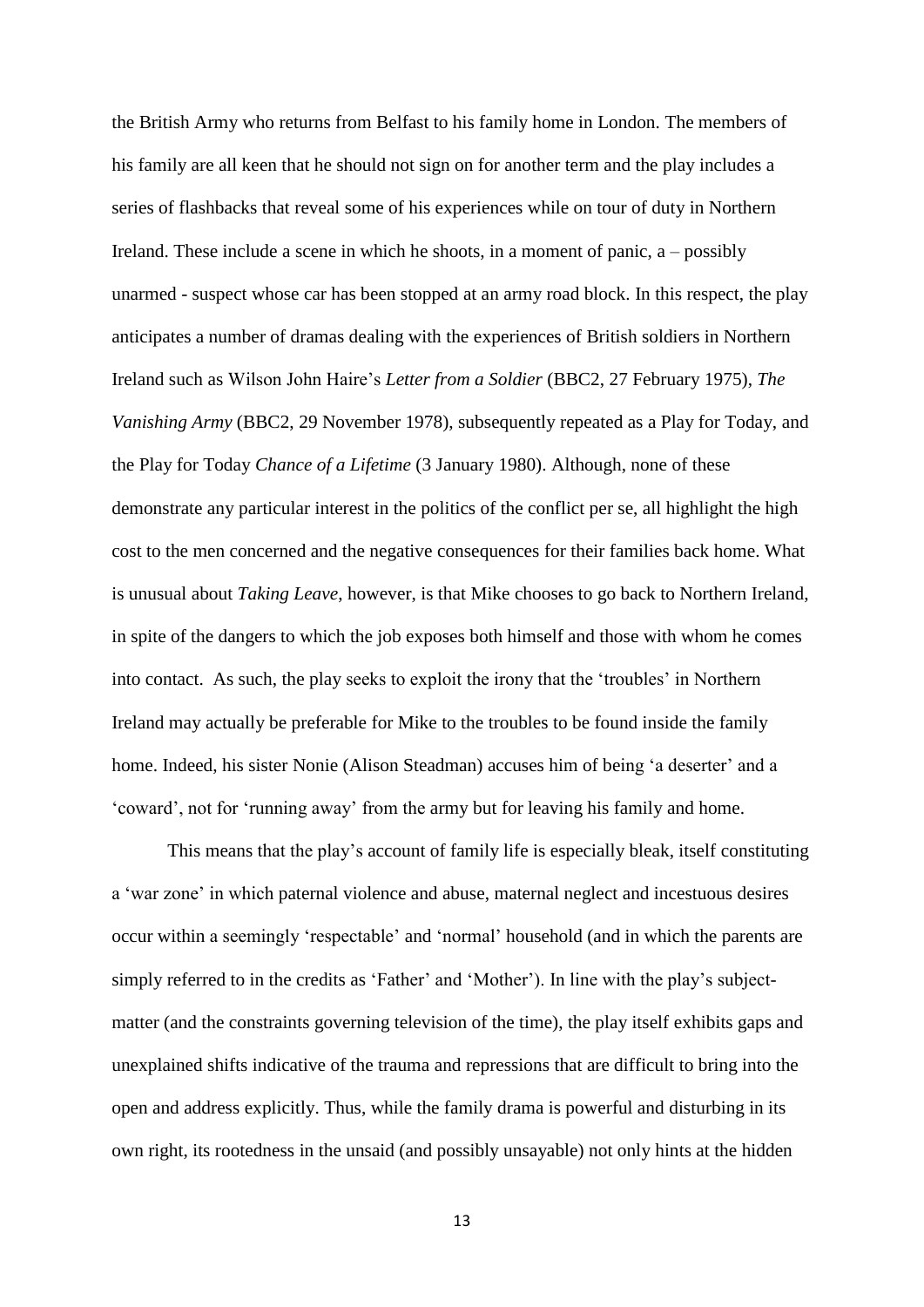injuries of family life but the political dynamics involved in the relation between Britain and Northern Ireland as well. The Irish elements of the play, in this regard, are not confined to the flashbacks showing Mike's activities in Northern Ireland but are interwoven into the fabric of the family's own experiences. The mother is from southern Ireland and is married to an English patriarch who disparagingly remarks that she might have married 'a Paddy and lived in one room up Kilburn'. The children also appear to have grown up within a culture infused with Irish nationalism. The disturbed but rebellious Nonie is heard to sing 'The Merry Ploughboy' (also known as 'Off to Dublin in the green'), a song celebrating the fight for Irish independence (and originally recorded by Dominic Behan for his *Easter Week and After: Songs of the IRA* in 1959). Mike also listens to a record of the Clancy Brothers' 1963 concert at Carnegie Hall in which the group recall a childhood 'carol' about the devil joining the British army and engaging in violent, limb-removing combat with the Irish. These are clearly deliberate markers of Irish nationalist sentiment but are difficult to explain in psychological terms. Despite his background, Mike appears to have few qualms about serving in Ireland and fighting on behalf of the British army (though the psychic scars left by his experiences may be one of the things the play leaves unsaid). However, the antagonisms within the family and the desire of Mike and Nonie to break free from their domineering and abusive father also suggest a parallelism between the power relations prevailing within the family and those between Britain and the North of Ireland. Nonie refers to 'resisting' her father's will and, at the play's end, there's an intimation of possible parricide when the father falls to his death from a ladder. This then provides the family members with a degree of 'freedom' from his dominating presence that is both literal and potentially metaphorical. However, in a work that avoids explicit meanings there is also a sense – as Mike prepares to return to the army and Nonie prepares to move to Glasgow - that the past cannot be so easily overcome, a sentiment underscored by the play's intermittent use on the soundtrack of the fatalistic ballad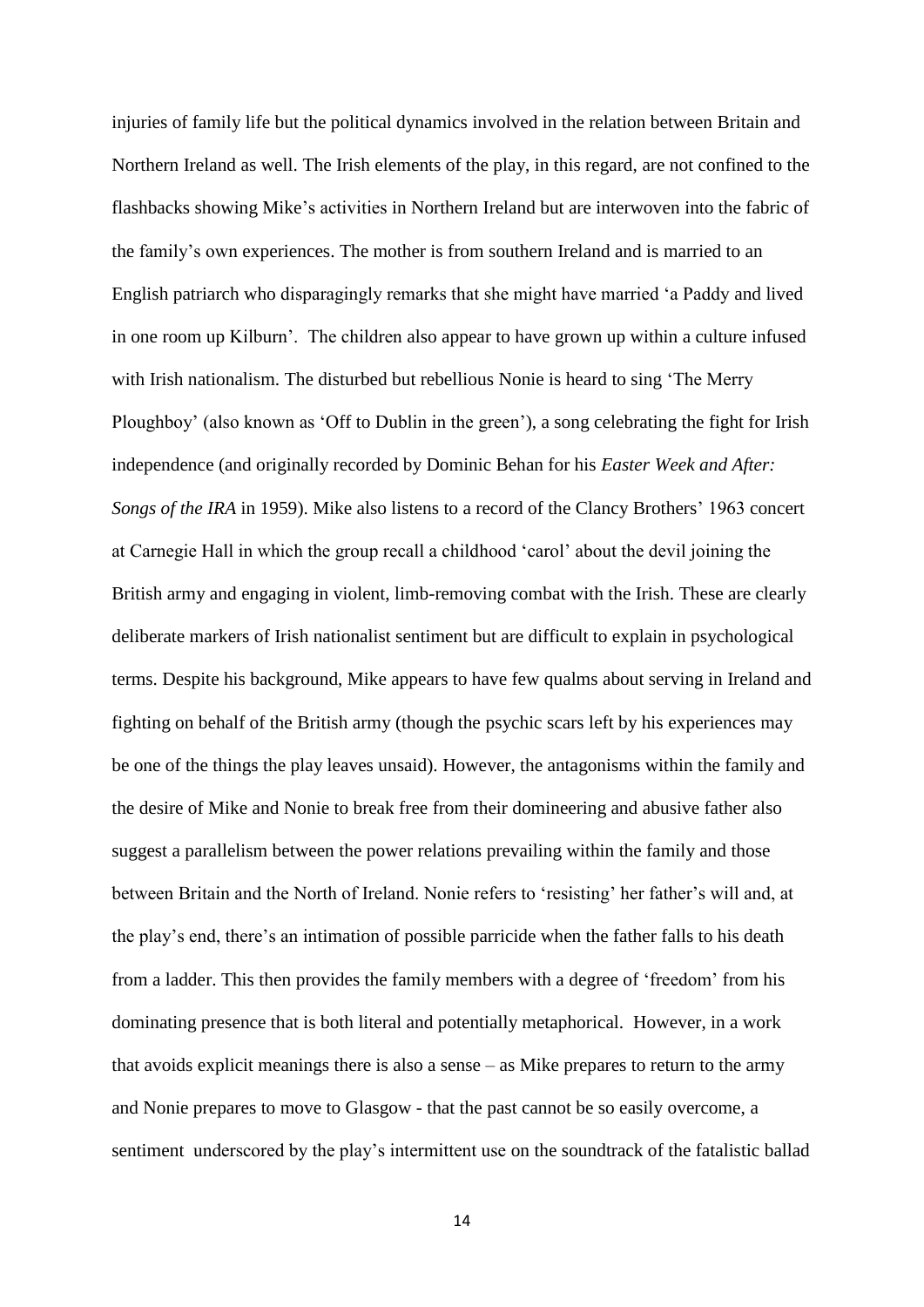'Barbara Allen' (and its tale of doomed love). Although the metaphorical dimensions of the play are therefore inexact, the play is still highly unsettling in the way in which it simultaneously addresses both family abuse and military conflict while avoiding the level of explicitness that might have made it impossible to transmit.

A mix of family drama and politics may also be found in Colin Welland's *Your Man from Six Counties* (26 October 1976). As in *Taking Leave*, there are only fleeting shots of Belfast and the play was filmed almost completely in the Republic of Ireland in County Sligo (where Welland had family connections through his wife). The story focuses on the fate of a young Catholic boy Jimmy (Joseph Reynolds) whose father has been killed in a bomb explosion in Belfast and has come to live with his Uncle Danny's (Donal McCann) family. Jimmy is traumatised by his loss and is prone to nightmares and outbursts of anger. In a play attracted to both romanticism and symbolism, Jimmy is zealously protective of a pet rook that he keeps close by him (and which is clearly to be linked to his uncle's comments that crows in 'old Irish' mythology are regarded as 'lost, tormented souls').<sup>26</sup> As such, the play's main concern becomes the battle over Jimmy's 'soul', his psychic rehabilitation and restoration to a proper 'life'. This is, in large part, accomplished through the healing powers of the family which, in contrast to the divided and abusive family of *Taking Leave*, comes to stand in for a more positive imagining of Irish 'national community'.

In pursuing its main theme, the play positions Jimmy between two different adult responses to his predicament. His Uncle Danny is a kindly, humane man who rejects both public-house patriotism and the authority of the Catholic church. He is contrasted with a schoolboy friend of Jimmy's father, Pat (Paul Antrim), who is not only religiously devout but seeks to instil in Jimmy a sense of Irish 'patriotism' based on desire for revenge for his father's 'martyrdom' (even though Danny denies his brother was ever involved in active service). This conflict draws upon a common characteristic of feature films about the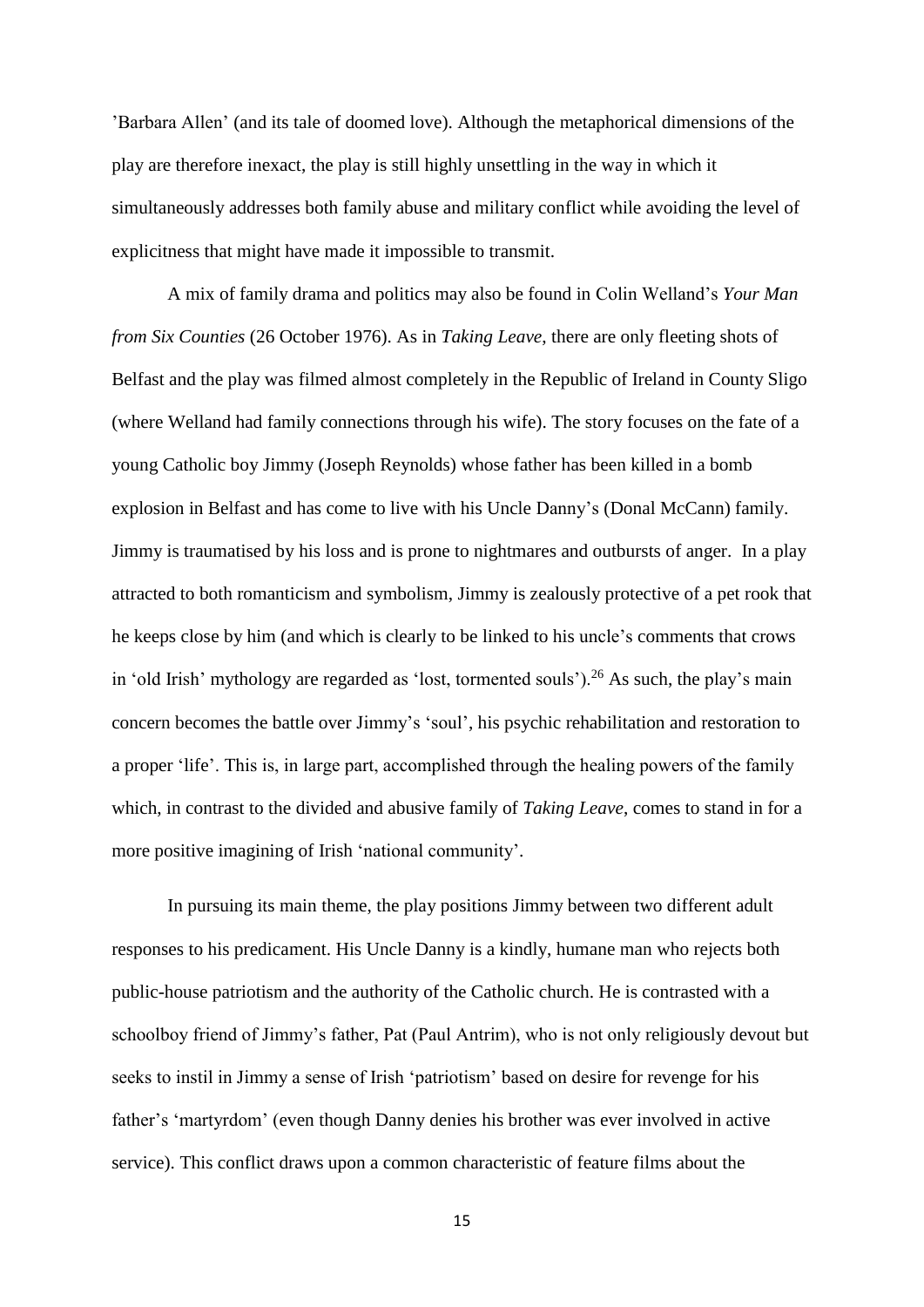'troubles' in which male protagonists are typically distinguished in terms of their attitudes towards violence. As in such films, it is, of course, the case for peace, rather than continuing violence, that is shown to triumph. Thus, when faced with the escape of his rook, Jimmy flees to a mountain-side cave (the legend-steeped Gleniff cave) from where he is talked down by Pat who explains he was wrong to encourage Jimmy 'to hate back'. Pat's sincerity, however, is put into question by his subsequent taunt (to Danny) that he is 'a fierce good liar' and it is significant that Jimmy should head towards his Aunt Molly (Brenda Fricker), rather than either of the two men, at the play's end. Despite the men's competing beliefs, the suggestion of the play is that they share a proclivity for talk rather than action and that it is the aunt's scepticism towards male rhetoric, combined with practical domestic support, that is of most value to Jimmy. Although this partly sets up a conventional division between the private world of domesticity and the public world of politics, the play does nonetheless seek to pursue some broader social and economic questions. Colin Welland had, of course, been responsible for one of the most radical of all Plays for Today, *Leeds United!*, about a strike of women clothing workers (Hill 2013). In the case of Y*our Man from Six Counties*, a degree of concern to re-orientate the debate between violence and non-violence towards economic issues is also in evidence. So, while the scenes in the pub may serve in part to illustrate the men's political posturing, they also provide the opportunity to stage a confrontation between traditional nationalist views and a more secular, class-based politics concerned with ending the 'poverty, squalor and backhanders' that are taken to characterise the contemporary southern Irish state.

Given the play is set in the South, and primarily involves a reflection on southern, rather than northern, nationalism, it is probably unsurprising that the play made relatively few ripples in the North where the play's pacifism was generally received positively. As part of the 'reference upwards' process, the script had in fact been read by BBC Northern Ireland's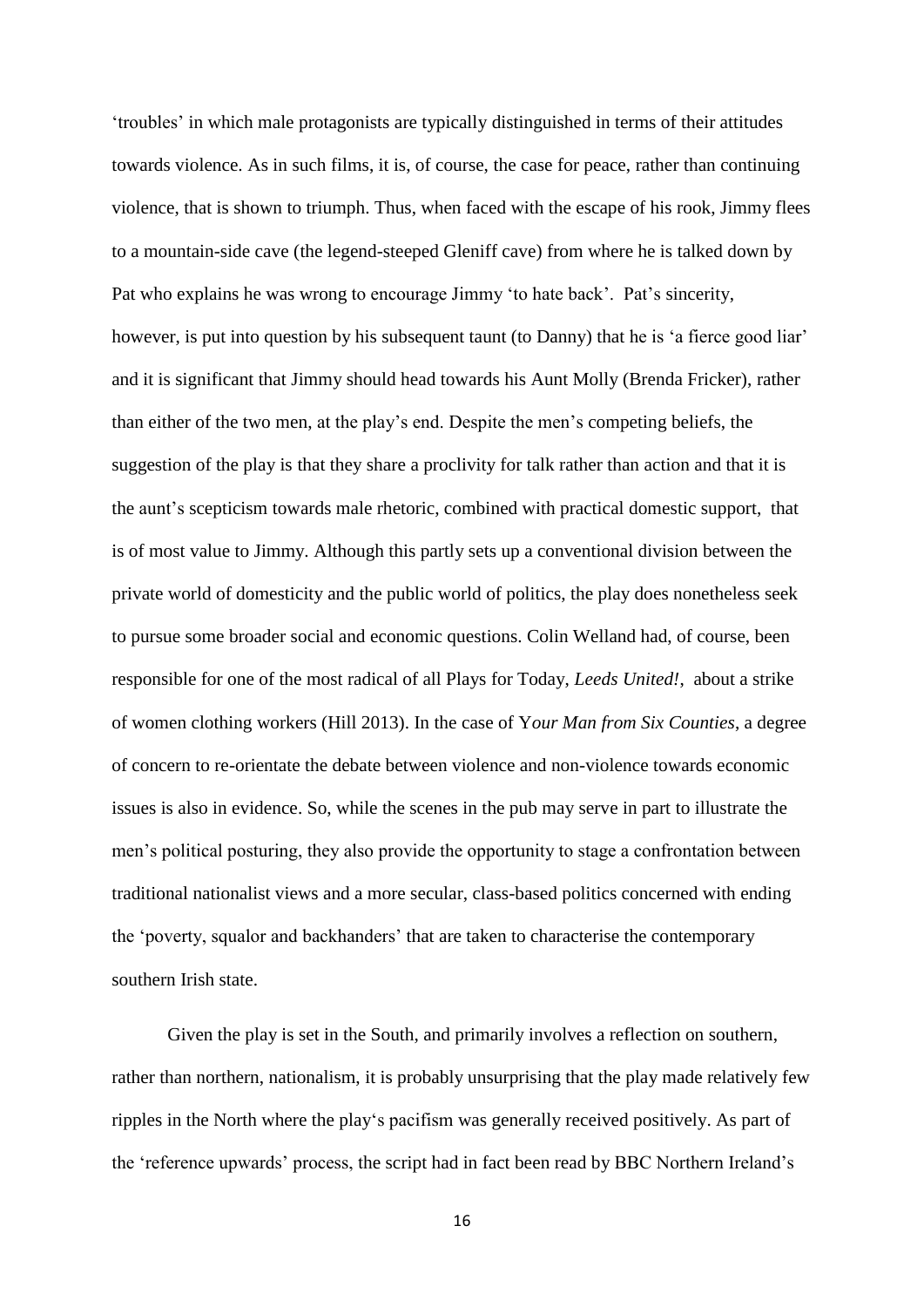Cecil Taylor when it was originally submitted under the title 'Forty Shades of Green'. Taylor wrote to the BBC in London that he could see no reason why the play 'should not be broadcast on BBC Television including Northern Ireland'. 'There are some strong references to the situation in the North, and to Protestant bigots', he continued, 'but in the context, they are entirely acceptable'.<sup>27</sup> The BBC management in London, however, were faced with a concern of a different type when it emerged that the castle shown in the film, Classiebawn Castle, was owned by Earl Mountbatten. The significance of this was that the shots of the castle occurred during a sequence in which Pat points it out to Jimmy, explaining that 'it is owned by an Englishman and all the land around' and should therefore provide fuel for his anger following the death of his father. Writing to the Managing Director, the Controller of BBC1, Bryan Cowgill, sought to play down the matter by arguing that the remarks were made by 'a hot-headed Irish idiot, whose opinion nobody else endorsed' and that 'the Englishman' was not identified with any particular individual or family. It was nonetheless felt that the inclusion of the sequence indicated a need for 'extra vigilance in this type of location drama' and may also account for the play's subsequent lack of a repeat despite the BBC's nomination of it for a British Film and Television Academy award for best single play. 28

Reflexive strategies: *Come the Revolution*, *Catchpenny Twist* and *The Last Window Cleaner Your Man from Six Counties* was shot on location, entirely on film, and, despite its elements of romanticism, may be linked to a move towards increasing dramatic verisimilitude within the single play. The majority of the 1970s plays about Northern Ireland were, however, shot wholly or in part in the studio and tended to depart from realist norms. This is particularly evident in the case of the previously-discussed *Carson Country* (written by Dominic Behan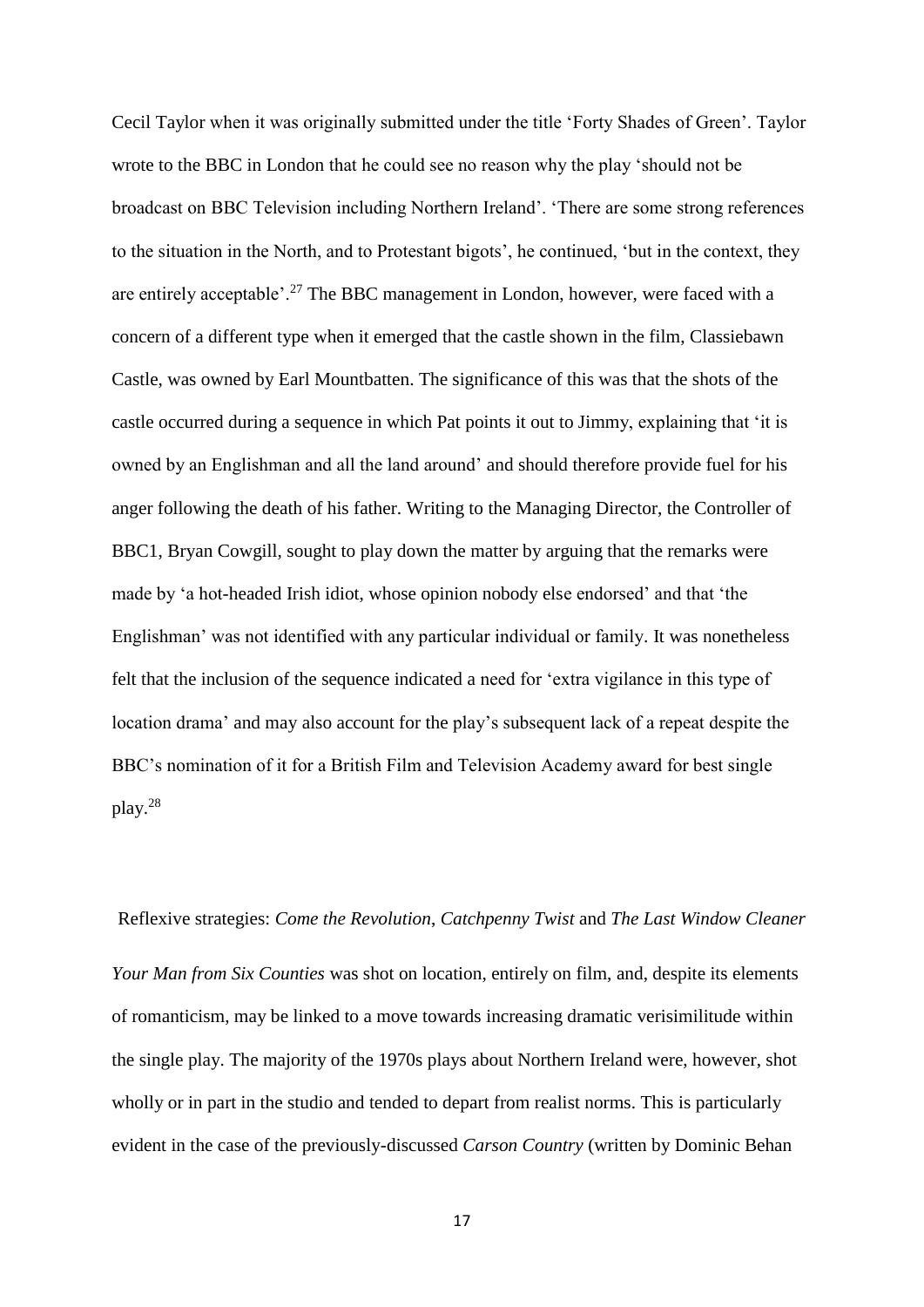and directed by Piers Haggard). Clearly influenced by the examples of Brecht and Theatre Workshop, it consists of a loosely-structured episodic narrative, punctuated by the use of song, stills and newsreel. Its inventive visual style makes elaborate use of camera movement, changes in lighting, dissolves, superimpositions, variations of colour and slow motion not only to 'lay bare the device' but to highlight 'emblematic' moments of dramatic or political importance for Behan's dissection of the corrosive effects of sectarianism on the Belfast working class (Hill 2017). A similar emphasis upon artifice and reflexivity is also to be found in a number of other 1970s plays about Northern Ireland such as *Come the Revolution*, *Catchpenny Twist* and *The Last Window Cleaner*.

Robin Chapman's *Come the Revolution* (25 October 1977) offers a mix of the experimental – the author was associated with Theatre Workshop and possessed a reputation for plays involving musical numbers – and the oblique insofar as the play has not commonly been regarded as a play that is about Northern Ireland. Partly subverting Play for Today's reputation for political radicalism, it is a political satire about a left-wing pub theatre group, the Plumbers' Mates, with ambitions to spark the 'British revolution'. To this end, the play highlights the group's remoteness from the real concerns of the working class and takes aim at the revolutionary left, represented here by Vivian Pickles' Beth Bailey, an aristocratic actor with more than a passing resemblance to Vanessa Redgrave (then a member of the Workers' Revolutionary Party), who pressurises the group to harden its political line. The oddity of the play, however, is that the show which the Plumbers' Mates perform deals primarily with a British soldier sent to serve in Northern Ireland. In one sense, this may be taken to underline *Come the Revolution*'s general point. The conflict in the North of Ireland possesses little interest for those in Britain and, as the scene involving a performance for Welsh miners at the play's end suggests, is unlikely to provoke any kind of working-class or, indeed, 'pan-Celtic' solidarity (given that the play, somewhat unexpectedly, associates the miners visually with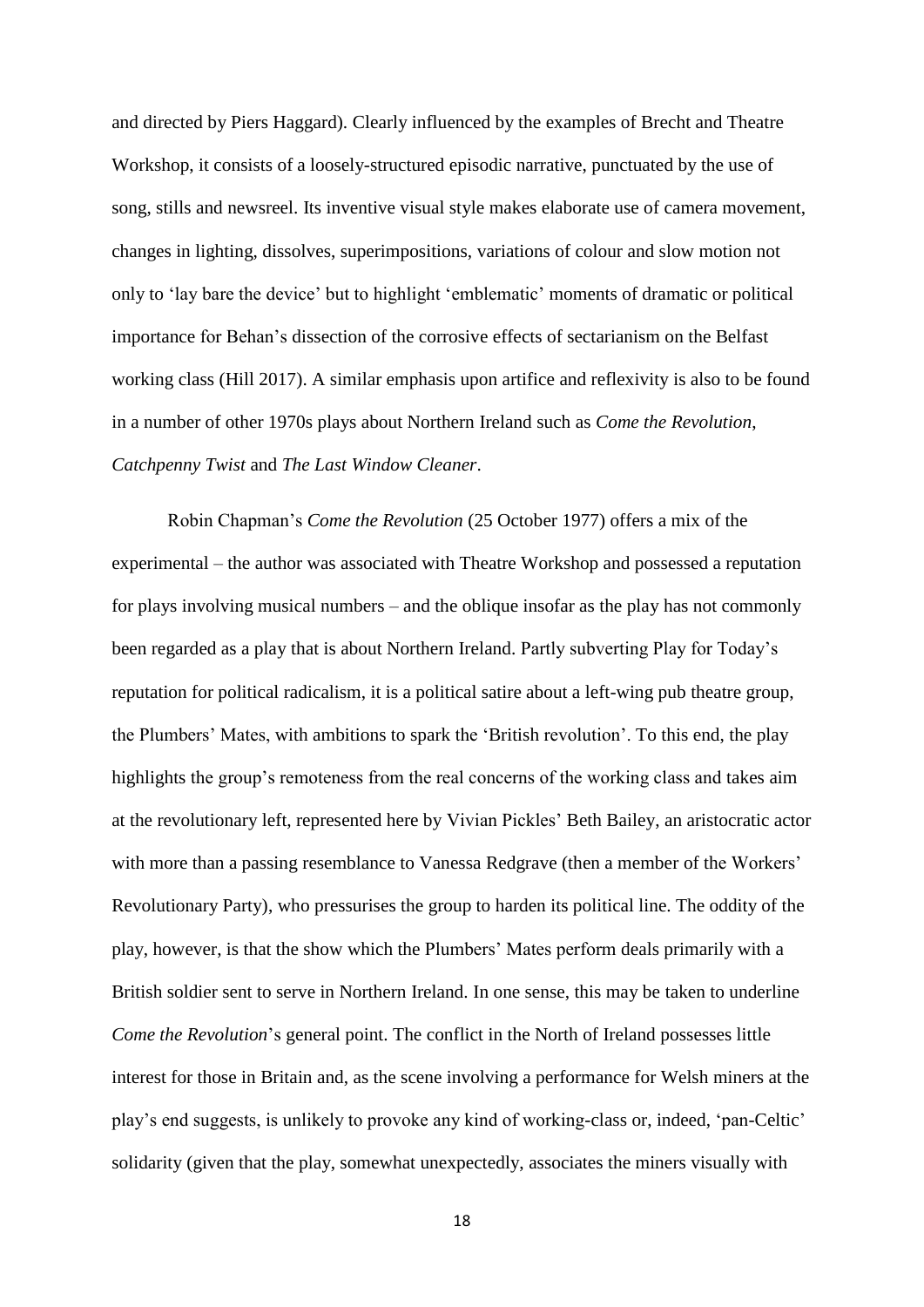the Welsh nationalist party Plaid Cymru rather than Labour). <sup>29</sup> Nevertheless, given that the most substantial part of the play is devoted to the performance of the play within a play, along with a self-reflective debate about its political meanings and merits, the production is unusual in the amount to time that it devotes to Northern Ireland politics.

The Plumbers' Mates show deals with the travails of an 'Everyman', Johnny Diver (Warwick Evans), a working-class lad without a job, who enlists for the British Army. He is trained to 'put the boot in for the Government, the bosses and the T.U.C.' and ends up in Northern Ireland. Horrified by the violence, he tries to desert but is captured by the Army and is, in effect, tortured – through a procedure similar to ECT – into docility before being returned to duty and his death at the hands of the IRA. To this extent, the show, for all its agit-prop inventiveness, is fairly conventional in its emphasis upon the British soldier who is sent by the British state into a situation which he doesn't understand and for which he is inadequately prepared. The toughening-up of the play required by Beth Bailey and her political adviser, Bruce (Kenneth Colley), by contrast, involves a much clearer diagnosis of the repressive role of the British Army in Ireland, a greater emphasis upon the state's continuing use of torture and, most controversially, the recognition of the IRA's antiimperialist struggle as 'the natural revolutionary expression of the Irish workers'. Although the majority of the group's members accept these revisions, the play itself distances itself from them, identifying it as an abandonment of the 'socialism with a human face' to which the collective originally aspired. However, although, as presented by the play, Beth and Bruce's views are clearly problematic (and politically deluded), their critique of the group's show is not entirely misplaced. They rightly object to the song about 'Irish rabbits fighting in their hutch' and challenge the group's assumption that the conflict is simply an internal matter in which the role of the British army is simply there 'to keep the peace'. Thus, despite its politically circumspect outlook, *Come the Revolution*'s mixture of comedy and self-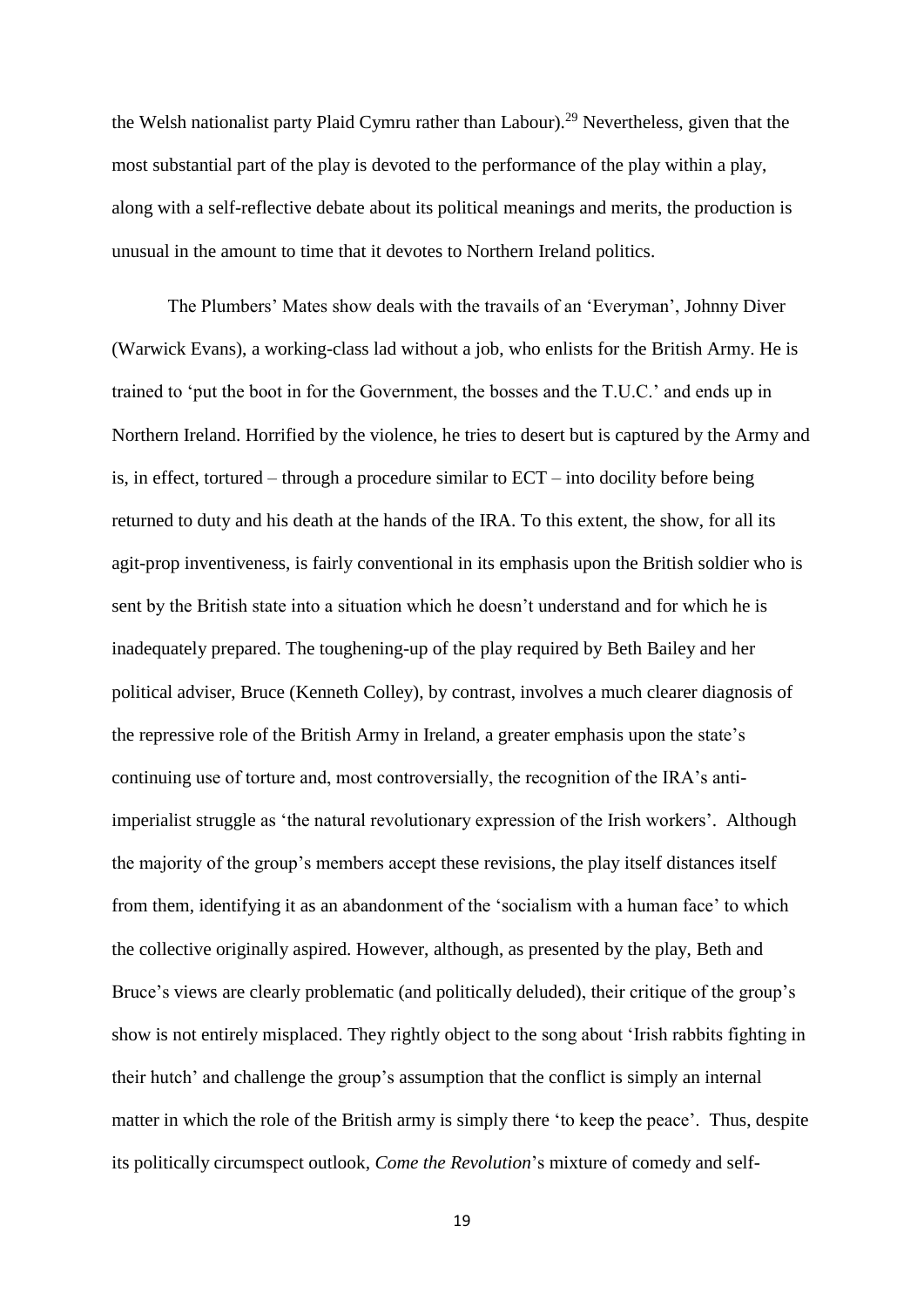referentiality does at least allow it to address a broader range of issues – such as the role of the army and the use of torture, CS gas and plastic bullets - that a mainstream play about Northern Ireland would otherwise have found it difficult to address.

A similar mix of dramatic elements may also be found in Belfast writer Stewart Parker's *Catchpenny Twist* (5 December 1977) about two former teachers, Roy (Gerard Murphy) and Martin (Sam Dale), struggling to make a career as songwriters in Belfast. In order to make ends meet, they are prepared to write maudlin Republican ballads for a former friend, Marie (Maggie Shevlin), but subsequently leave Belfast in a hurry when two bullets arrive in the mail. In Dublin they team up with an old flame of Roy's, Monagh (Frances Tomelty), with whom they begin to achieve some success (in spite of Monagh's limitations as a singer). She succeeds in obtaining a spot on television and one of their songs. 'Cry Baby', is selected for a Eurovision-style competition in Luxemburg. Martin, however, learns from Marie that a loyalist paper has accused the two men of spying for British intelligence (on the grounds that they have written 'novelty numbers' for loyalists in addition to Republican ballads) and the men now flee to London where they secure a deal with a leading record company (provided they split with Monagh). However, on their return from the international song contest, the two men, and it would seem Monagh, are all – without any warning – blown up at the airport by a parcel bomb.

Rather oddly billed as a 'a comedy with music' in the *Radio Times,* this was a bold and unexpected ending that attracted some viewer complaints and led BBC management to agree that it might have been better referred to as a 'tragi-comedy'.<sup>30</sup> Parker (2008) himself was a highly self-reflective writer who emphasised the 'playfulness' of his play-writing and its capacity to move between polarities. So while he acknowledged a debt to both Brecht and Beckett, he was also drawn to popular culture and, for some critics, the play's most obvious parallels were with Bing Crosby and Bob Hope's *Road* movies and Howard Schuman's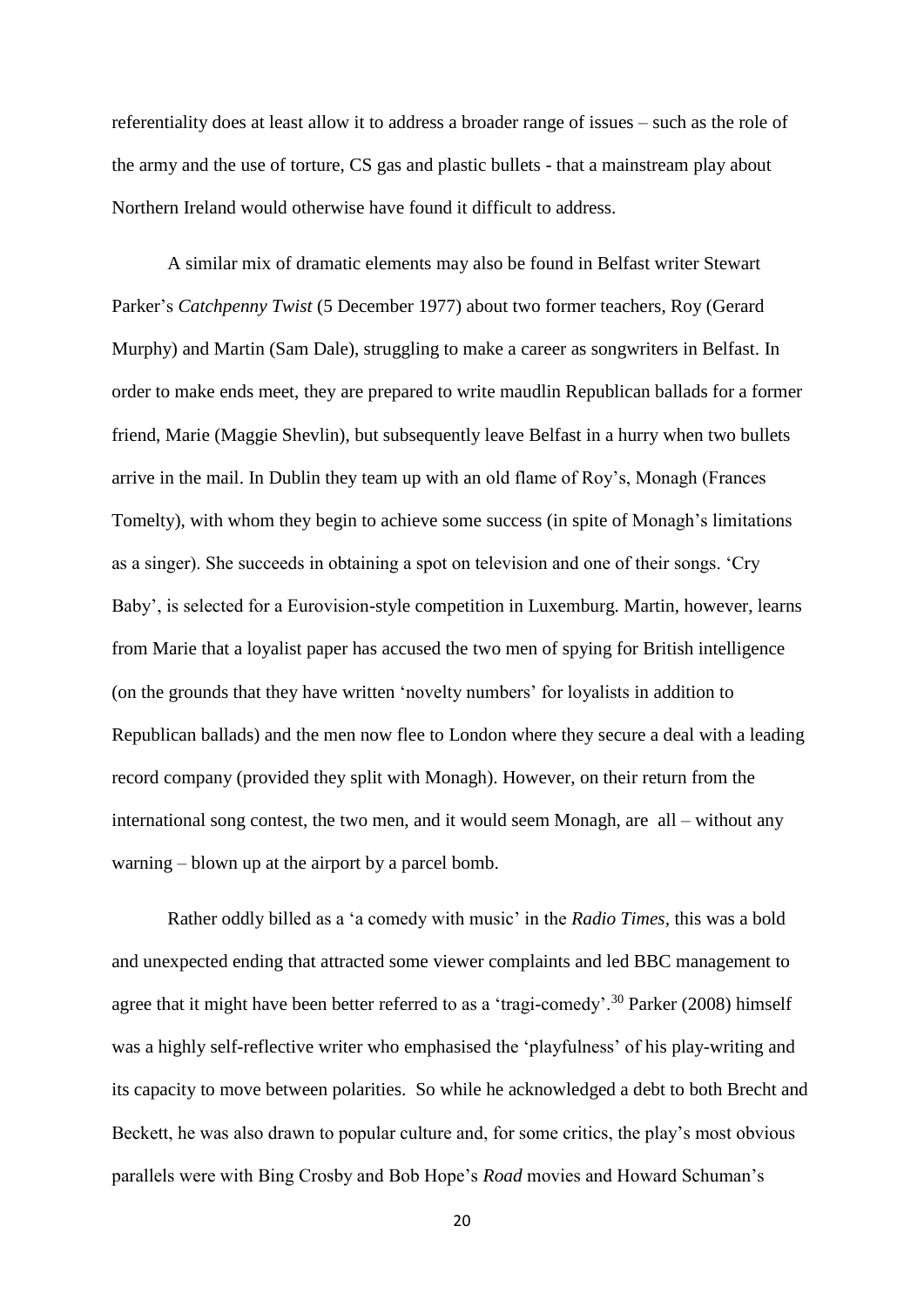ITV's 1976 series *Rock Follies* (in which the actor Sam Dale, who plays Martyn in *Catchpenny Twist*, had previously appeared). The play, in this regard, builds reflexivity into the very structure of the play by making the competing demands imposed on creative production its subject-matter and employing a sub-Brechtian plot in which musical interludes, emotional drama and bursts of political argument compete for attention and the tone oscillates between the satirical and the serious.

As such, the play maintains a difficult balancing act and Parker himself was concerned that 'the stage version's peculiar mix of realism and surrealism' would prove 'awkward' on television (Richtarik 2012: 183). On stage, the play was heavily stylised, employing a choric Vocal Trio whose members doubled as secondary characters. The television production, however, grounds the action in a more concrete physical reality – as in the opening sequence in which the television producer Ian Playfair (Derek Lord) is shown filming a documentary in Belfast – that partly stands at odds with the more overtly symbolic aspects of the original. The use of such material, in part, signals the play's departure from the imagery of the 'troubles' conventionally associated with factual programming but also serves as a reminder, for both characters and viewers, of the continuing background presence of the conflict. Thus, when the main characters are in Dublin, there is a momentarily disorienting cut to footage of the 'troubles' that turns out to be from Playfair's film. Watching it on television, Monagh tells Roy that 'it'll not go away just because you switch it off' and it this underlying sense of the obstacles blocking the characters' attempts to escape that runs throughout the play.

In her biographical study of the play's author, Marilynn Richtarik reveals the influence of the deaths of members of the Miami Showband (composed of both Catholics and Protestants) at the hands of loyalist killers in 1975. For Parker, they died 'because of where they lived, not because of what they did for a living' and their murders may be seen to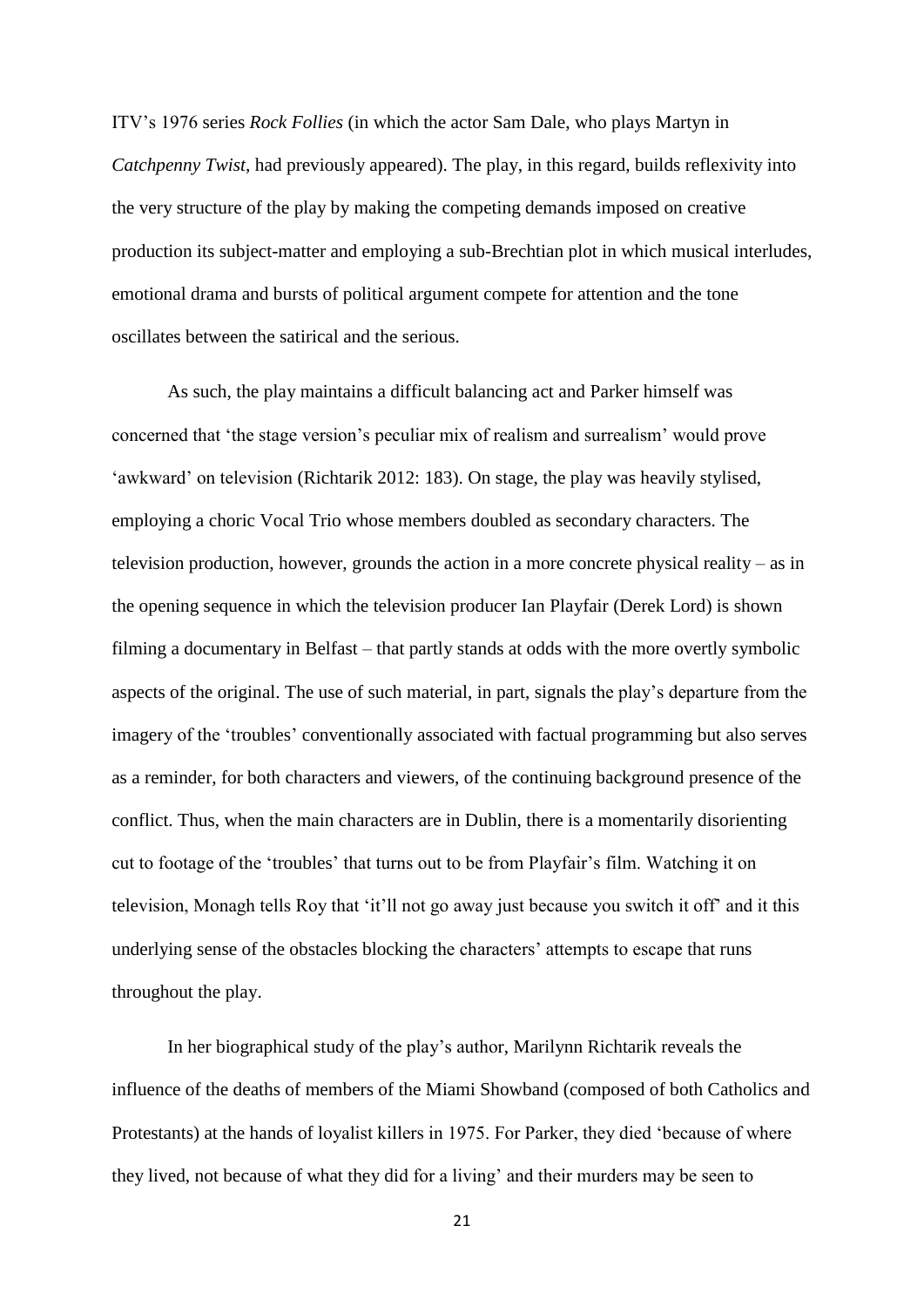involve a confrontation between the 'ancient' and 'modern' in which the former wreaks 'a blind atavistic revenge' on the latter (2012: 164). It is easy to see how this also applies to *Catchpenny Twist* in which the hapless music writers Roy (a Protestant) and Martyn (a Catholic) seek to position themselves within the 'modern' world of commerce, the Common Market, 'aeroplanes, spin dryers' and 'pinball machines' but still find themselves enmeshed in 'eight hundred years of history'. However, while the play maintains a distance from Marie's narrow fixation on the injustices of the past, it is also critical of Martyn and Roy's attempt simply to ignore the past and embrace the modern (particularly in the 'inauthentic' form of commercialised - 'catchpenny' - music). To this extent, the play partly unsettles the conventional opposition between tradition (understood as backward) and modernity (associated with progress) upon which representations of the 'troubles' have commonly relied. However, in doing so, the play is also deprived of a more positive perspective on the 'modern' and the resources that it might offer in overcoming the destructive effects of the past. Thus, while Andrews (1989: 251) argues that the stylised ending of the original play encourages 'a detached and critical awareness' that 'works against fatalistic hopelessness' through the cultivation of an awareness of historical 'process', the more realistic and emotionally-charged ending of the television version might be said to risk the reverse effect and partly reinforces the very sense of fatalism that Parker's ludic strategies have otherwise attempted to avoid.<sup>31</sup>

Parker's playful mix of influences from both high and low culture also possesses some parallels with the later Play for Today, *The Last Window Cleaner* (13 February 1979). Ron Hutchinson's previous Play for Today, *The Out of Town Boys* (2 January 1979), about feuds within the Irish-dominated building industry in the English Midlands, had been praised by viewers for its 'believable plot' and the 'realism' of its 'dialogue, and characterisation'.<sup>32</sup> *The Last Window Cleaner*, however, takes a very different aesthetic route. Described by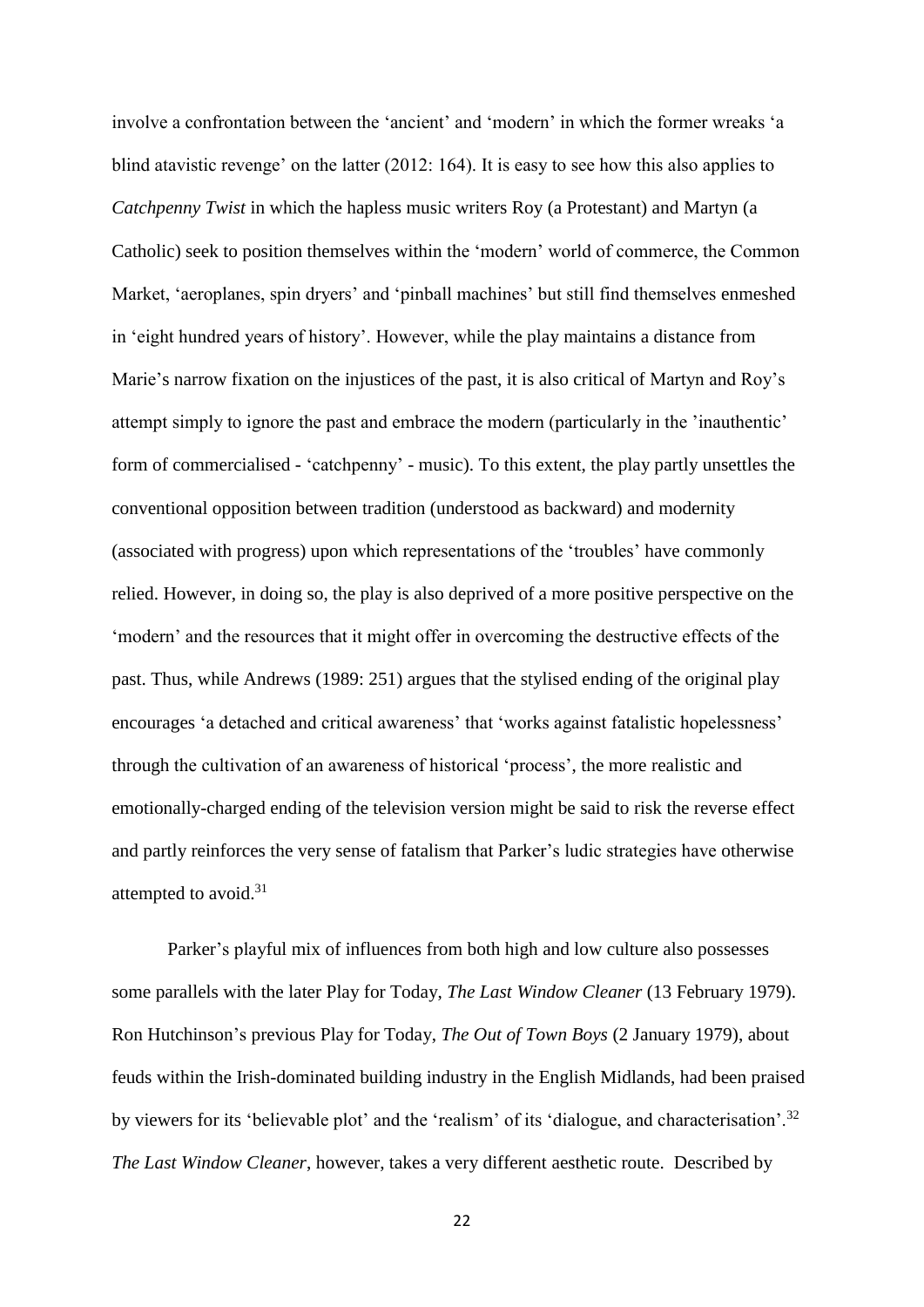Hutchinson as 'a joke', the play abandons dramatic probability and psychological plausibility in favour of an absurdist take on the 'troubles' in which, as the programme publicity explained, 'nothing is what it seems because everyone has been living with the troubles far too long'.<sup>33</sup> In doing so the play combines the iconoclasm and comic intent of a play such as Brendan Behan's *The Hostage* with the loose dramatic structure and caricature characteristic of the television sketch show in order to highlight, and throw into question, the prevailing perceptions of the Northern Irish conflict

A dim-witted English policeman from Solihull, DC Deacey (Ken Campbell), is sent to Belfast in order to gather intelligence on Sammy MacMurtrey (Joe McPartland) whom a British Army computer has identified as the 'terrorist of the month'. MacMurtrey is the 'last window cleaner' of the play's title whose services are rarely needed in a city of devastated buildings and boarded-up windows. However, MacMurtrey and his family also run a Belfast boarding house, the 'Crumlin View', where Deacey arrives in the guise of a sports equipment salesman. Once there he finds little evidence of MacMurtrey's terrorist activities (coming to the conclusion that he'd struggle to make it as a 'hitman for Mothercare') but also comes into contact with the building's highly unusual set of lodgers (who form a sort of demented microcosm of Northern Irish society). They include a prostitute with a specialty in role play and flagellation, two male 'bondage freaks' ('Your Man' and 'Himself') who exchange sadomasochistic roles during acts of mutual interrogation (before confessing to virtually every act of violence during the 'troubles' when Deacey confronts them) and an older middle-class man, Muldooney (Patrick Magee), who talks like an out-of-date Ulster tourist guide and remains largely oblivious to the changes around him. Deacey is also assisted by the only black officer in the Royal Ulster Constabulary, Leroy (Norman Beaton), who explains the 'pre-post-colonial' situation in Northern Ireland in terms of the discrimination against both Catholics and 'homosexuals'. This also leads him to ascribe responsibility for the continuing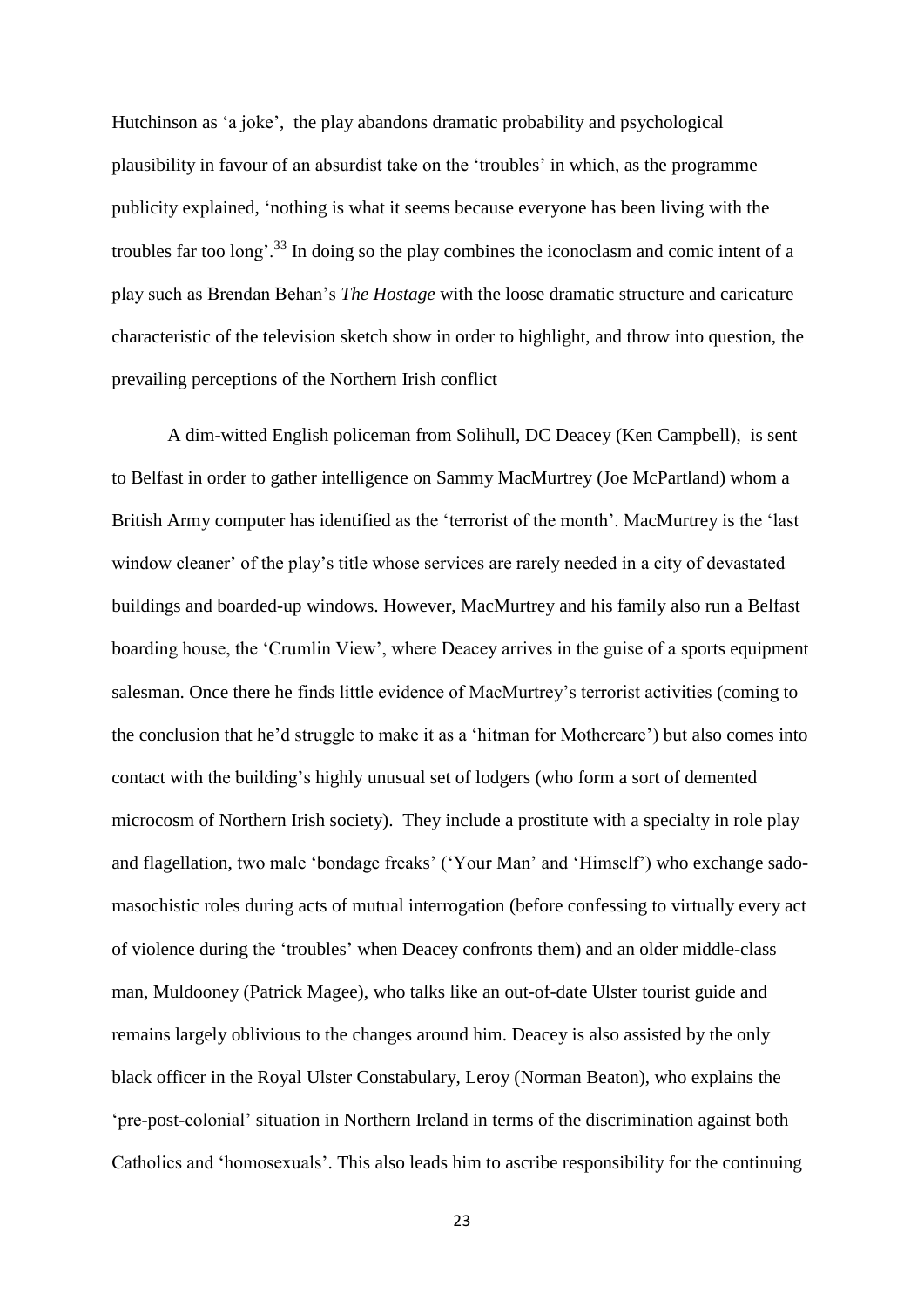'bombing and shooting' to 'the homosexuals' who are 'just about to be legalised'. It is also Leroy who inadvertently 'solves' the mystery of the boarding house which turns out not to be a cover for paramilitarism but for a compensation scam involving members of the MacMurtrey family cutting off the limbs of their older guests - with their apparent consent in order to make fraudulent claims for criminal injuries.

Through these strategies of exaggeration and excess, the play hits out in various directions. It pokes fun at middle-class aloofness from the conflicts as well as the nostalgia for a simpler Northern Ireland when the Belfast singer Ruby Murray enjoyed a string of UK Top Ten hits; in this play, the Ruby Murray look-alike Munty (Kate Thompson) engages in amorous play with her father ('Dear Daddy') and prepares 'the Granda' for mutilation (and ultimately death). It also exposes the hypocrisies of a society where, ten years after the decriminalisation of homosexuality in England, homosexuality is still illegal (and the Democratic Unionist Party leader Ian Paisley is – in reality not in fiction – leading a campaign to 'Save Ulster from Sodomy'). The play also projects the ways in which the violence has become normalised and even taken for granted. British soldiers run out of the toilet, SAS men 'on exercise' appear from under the bath and paramilitaries host press conferences at which journalists may have their photograph taken with hooded men and purchase a car sticker proclaiming 'I've spoken to the men of violence'. However, perhaps, the most potent imagery is that associated with the male couple (Pat Abernethy and a very young Liam Neeson) who spend their days locked in a room engaged in acts of mutual interrogation and torture in which the roles of policeman and paramilitary become reversible. In a vivid illustration of how the characters have been living with the 'troubles' for 'far too long', their repetitive scenarios suggest how such roles have become not only addictive but also mutually reinforcing.<sup>34</sup> During one of his briefings, the army officer Captain Wigmore (John Bird) tells Deacey that, as part of the army's deployment of 'technology versus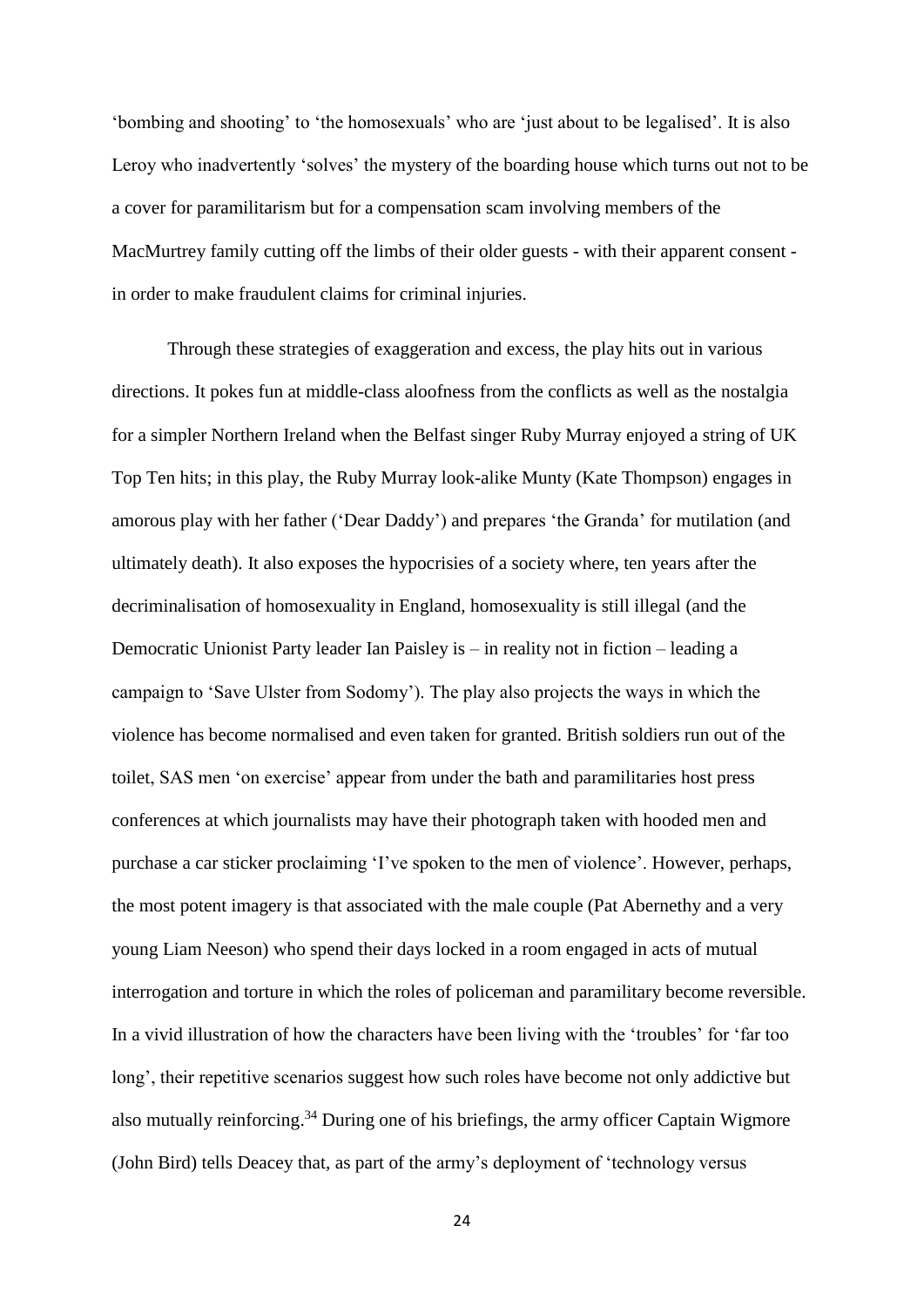terrorism', their computer has provided a print-out indicating that the 'troubles' had ended in May 1973; while evidently a joke at the expense of military intelligence the play also raises the possibility that this might actually be so with the main protagonists, incapable of abandoning their old roles, simply carrying on with their historically-embedded patterns of behaviour.

It is, however, a play that makes relatively high demands on the viewer in terms of both its unfamiliar dramatic form and dependence upon prior knowledge of the specificities of the Northern Irish situation (in relation to race, sexuality and, even, local pride in Ruby Murray). It is not entirely surprising therefore that the majority of viewers found the play 'difficult to understand' and sometimes 'incomprehensible'.<sup>35</sup> As with *Catchpenny Twist*, the play's adoption of an unorthodox aesthetic ran the risk of subverting its own ostensive purposes. Thus, even when critics were sympathetic to the work, they struggled to decipher its meanings. The critic Richard Last (1979), for example, responded positively to the play's methodology, comparing its 'brand of dislocated surrealism' to the work of N.F. Simpson, *Monty Python*, *Cold Comfort Farm*, *Soap* and, even, *Pennies from Heaven.* However, despite this wide-ranging, intertextual frame of reference, he still takes the play's 'Irishry' to be its 'paramount' feature and interprets its surrealism as the means whereby the 'impossibility' of the situation in the North may be shown. In this respect, for all its energy, irreverence and moments of insight, the play ends up treading a fine line between subverting dominant perceptions of the conflict and reproducing them (in an exaggerated, if startling, form).

## Conclusion

Given that the series carried on until 1984, the Plays for Today of the 1970s constitute only some of those made about Northern Ireland. The justification for focusing upon them is that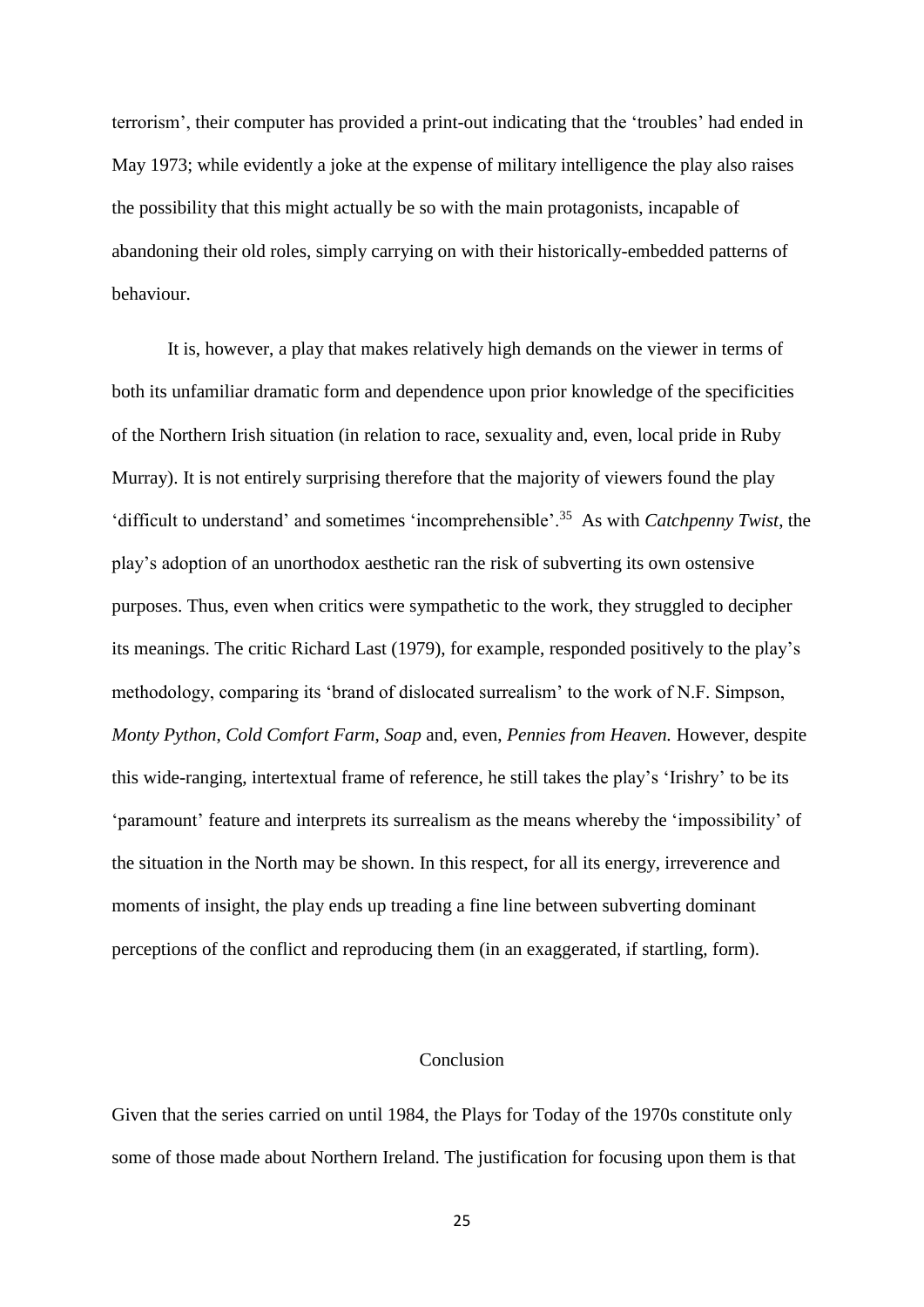they are generally the least known and consist of an often surprising mix of plays that tested out different, and often formally innovative, ways of addressing the 'troubles' before the television 'troubles drama' solidified into more conventional forms. For a range of reasons, the numbers of plays dealing with Northern Ireland began to increase substantially during the 1980s. In the case of Play for Today, this partly resulted from the increasing activity of BBC Northern Ireland which established its own drama department under Chris Parr and became involved in commissioning full-length drama productions. This led to an early success with Graham Reid's *Too Late to Talk to Billy* (16 February 1982) about the predicaments of a Protestant working-class family in Belfast, and was followed by two further plays dealing with the changing dynamics within the same family: *A Matter of Choice for Billy* (10 May 1983) and *A Coming to Terms for Billy* (21 February 1984). These were both popular and significant works but, as Martin McLoone indicates, operated within a relatively apolitical 'humanist framework' that was destined to become the prevailing mode of 'troubles' drama in the period that followed (2008: 15). Although more experimental 'troubles' dramas did continue to be made – particularly through the work of director Alan Clarke - these also became increasingly rare. So, while the Northern Ireland Plays for Today of the 1970s comprise an eclectic mix of dramas, of varying qualities and outlooks, they do nevertheless represent an interesting and significant moment in the history of 'troubles' television drama which is now largely 'forgotten' and justifies more attention and analysis than it has so far received.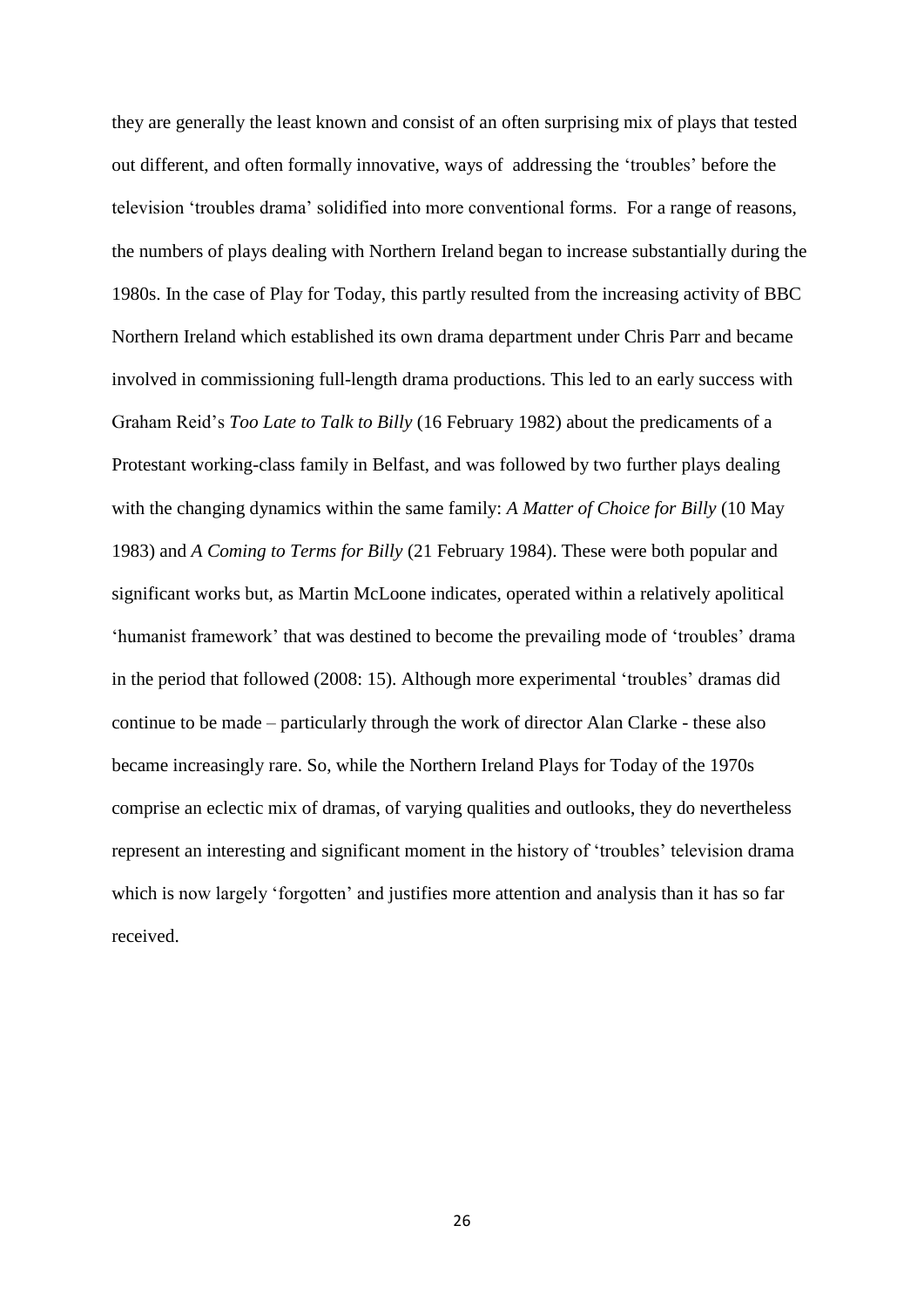### **References**

Andrews, E. (1989), 'The will to freedom: politics and play in the theatre of Stewart Parker' in O. Komesu and M. Sekine (eds), *Irish Writers and Politics*, Gerrards Cross: Colin Smythe, pp. 237-69.

Bardon, J. (2000), *Beyond the Studio: A History of BBC Northern Ireland*, Belfast: Blackstaff Press.

BBC (1972), *BBC Handbook 1972*, London: BBC.

Braun, E. (2000), 'What truth is there in this story?' The dramatisation of Northern Ireland, in J. Bignell, S. Lacey and M. Macmurraugh-Kavanagh (eds), *British Television Drama: Past, Present and Futur*e, Basingstoke: Palgrave.

Francis, R. (1977), *Broadcasting to a Community in Conflict – the Experience in Northern Ireland*, Lecture to Royal Institute of International Affairs, Chatham House, 22 February, London: BBC.

Hill, J. (2011), K*en Loach the Politics of Film and Television*, London: Palgrave Macmillan/BFI.

Hill, J. (2013), 'From *Five Women* to *Leeds United*!: Roy Battersby and the politics of "radical" television drama', *Journal of British Cinema and Television*, 10: 1, pp. 130-50.

Hill, J. (2017), 'Dominic Behan and the beginnings of television "troubles" drama', *Historical Journal of Film, Radio and Television*, 37: 1, pp. 65-81.

Hoggart, R. (1980), 'Ulster: a "switch-off" TV subject?', *Listener*, 28 February.

Last, R. (1979), 'Irish impossibility well managed', *Daily Telegraph*, 14 February.

Lennon, P. (1974), 'Worlds of women', *The Sunday Times*, 1 December.

Lennon, P; (1983), 'Broadcasting problems in Northern Ireland', *Listener*, 30 June, pp.7-8.

McIlroy, B. (1998*), Shooting to Kill: Filmmaking and the 'Troubles' in Northern Ireland*, Trowbridge: Flicks Books.

McLoone, M. (2008), *Film and Television and the Conflict in Northern Ireland*, Belfast: Arts Council of Northern Ireland.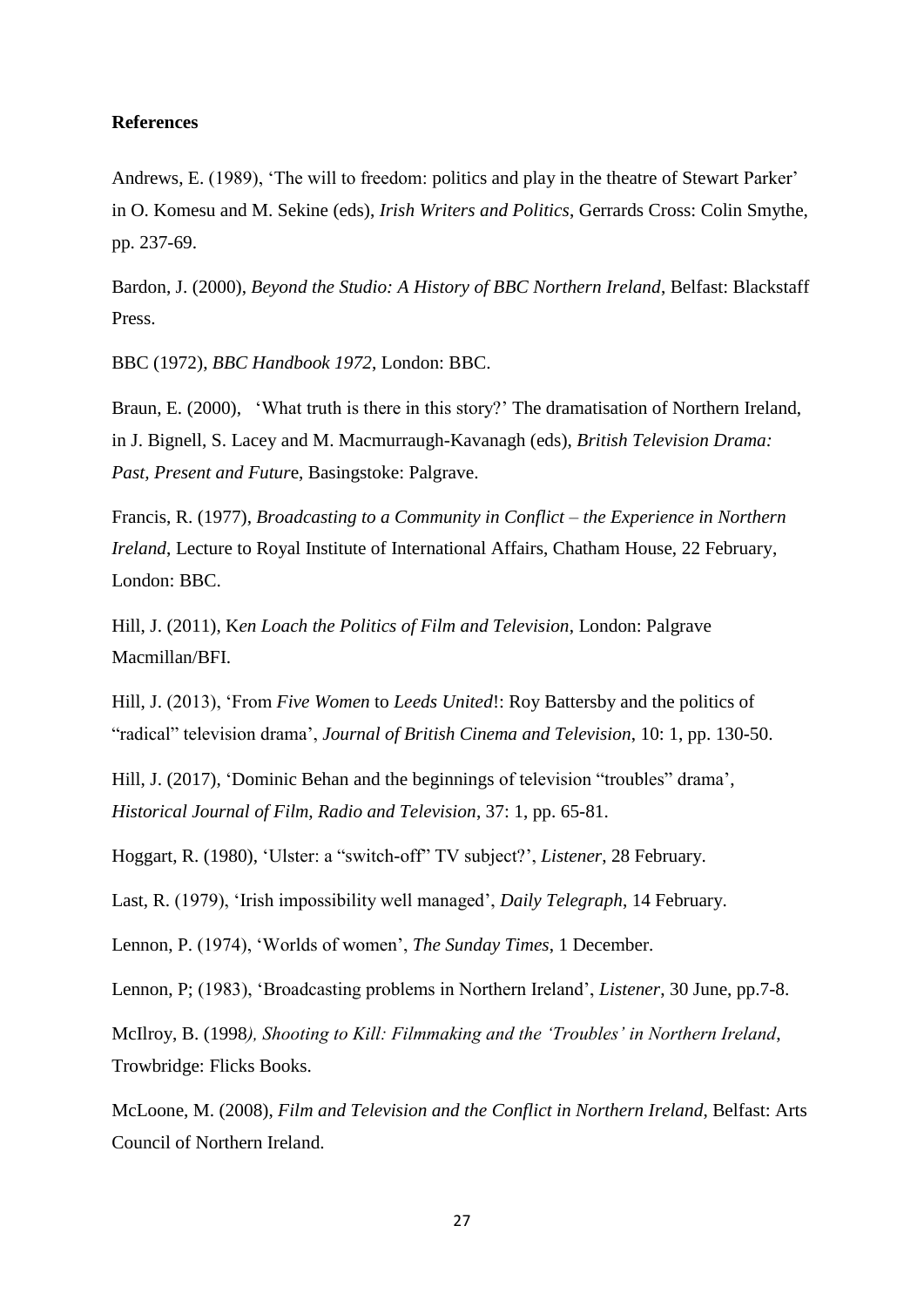Richtarik, M. (2012), *Stewart Parker: a Life*, Oxford: Oxford University Press.

Rolinson, D. (2005), *Alan Clarke*, Manchester: Manchester University Press.

Rothwell, B. (1975), 'Theatre', *Fortnight*, 105, pp. 15-16.

Savage, R. J. (2015), *The BBC's 'Irish Troubles'*, Manchester: Manchester University Press.

Schlesinger, P. (1978), *Putting 'Reality' Together: BBC News*, London: Constable.

# **Acknowledgements**

**.** 

The article is one of the outcomes of the AHRC-funded research project *The History of Forgotten Television Drama in the UK.* My thanks to Trish Hayes and Katie Ankers of the BBC Written Archives Centre. BBC copyright content reproduced courtesy of the British Broadcasting Corporation. All rights reserved.

**John Hill** is Professor of Media at Royal Holloway, University of London. He is the author or editor of a number of books including *Cinema and Northern Ireland* (2006), *Ken Loach: the Politics of Film and Television* (2011) and *A Companion to British and Irish Cinema* (2019).

<sup>1</sup> Bardon is relying upon the contemporary judgement of Cecil Taylor, BBC Northern Ireland's Assistant Head

of Programmes, who complained of the play's reliance upon 'clichés' and 'caricatures' (Bardon: 101).

<sup>2</sup> Commissioning Brief, 14 November 1973, BBCWAC RCont20, 'Wilson John Haire'.

<sup>3</sup> *Belfast Telegraph*, 7 February 1974, p.3.

<sup>4</sup> 'Play for Today in Northern Ireland', Memo from Christopher Morahan, Head of Plays, Drama, Television to C.P.S., 12 March 1974, BBCWAC T62/289/1.

<sup>&</sup>lt;sup>5</sup> 'The Dandelion Clock', Memo from Head of Plays, Drama, Television, to D.P.Tel., 11 June 1974, BBCWAC T62/289/1.

<sup>6</sup> *The Dandelion Clock* was not repeated and was the only one of the twenty-one plays making up the 1974-5 season of Play for Today to be wiped. Focusing on a young girl's search for her father (who, it subsequently turns out, is simply at work), the play possessed a semi-hallucinatory quality which, as one reviewer put it, aspired to 'a sort of poetry of realism' (Rothwell 1975: 16).

<sup>7</sup> Commissioning Brief, 3 May 1971, BBCWAC T48/75/1.

<sup>8</sup> Minutes of the Board of Governors, 27 January 1972, BBCWAC R1/40/1.

<sup>9</sup> Memo from Director of Programmes, Television, to Director General, 4 October 1972, BBCWAC R78/2647/1.

<sup>&</sup>lt;sup>10</sup> Memo from Director of Programmes, Television, to Director General, 4 October 1972, BBCWAC

R78/2647/1. The BBC's sensitivity concerning the play's portrait of the Orange Order possess some parallels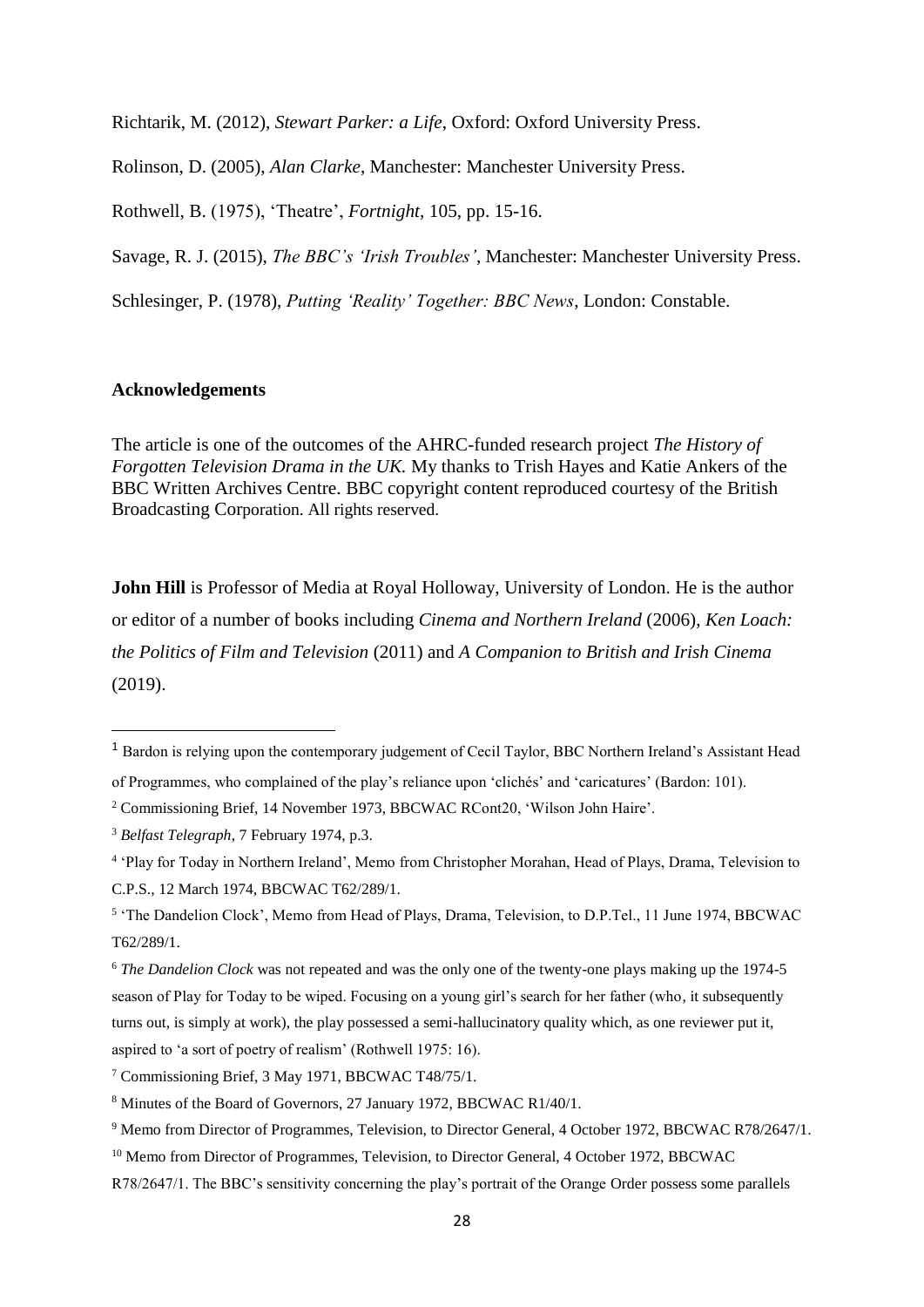with Peter McDougall's *Just Another Saturday* (13 March 1975), another Play for Today which deals with an Orange march in Glasgow and probes the same sectarian tensions as those to be found in *Carson Country*. Although the screenplay was commissioned and delivered in 1971, it did not begin filming until 1974 and was not broadcast until 1975 as a result of ongoing concerns about its content and possible reception. <sup>11</sup> Memo from Director of Programmes, Television, to Director General, 4 October 1972, BBCWAC

R78/2647/1.

1

<sup>12</sup> Letter to the Rt.Hon. William Whitelaw, Northern Ireland Office, from Charles Curran, Director-General, 11 October 1972, BBCWAC R78/2647/1.

<sup>13</sup> Memo from Director General to M.D.Tel. and D.N.C.A, 9 February 1978, BBCWAC T62/289/1.

<sup>14</sup> Memo from Head of Programmes, N. Ireland to D.N.C.A., 20 February 1978; Memo from Controller, BBC Northern Ireland to D.N.C.A., 22 February 1978, BBCWAC T62/289/1. Hawthorne was concerned that previously agreed 'safeguards' had not been implemented and indicated his wish to suspend his earlier 'endorsement' of the production proceeding.

<sup>15</sup> Minutes of a meeting of News and Current Affairs, 14 March 1978, BBCWAC T62/289/1.

<sup>16</sup> 'The Legion Hall Bombing', transcript sent from H.P.D.Tel. to C.BBC1 (undated), BBCWAC T62/289/1.

<sup>17</sup> Letter from Simons, Muirhead and Allan (Solicitors) (on behalf of Caryl Churchill) to Director General, 14 August 1978, BBCWAC RCont 21 'Caryl Churchill'.

<sup>18</sup> *Radio Times*, 15-21 October 1977, p. 45.

<sup>19</sup> Letter from Michael Swann, Chair, BBC Board of Governors, to Mr. R. Fowler, 2 March 1978, BBCWAC R78/2647/1. This provides an explanation of the decision of the Managing Director, Television, Alasdair Milne, to refuse to show the play. See Rolinson (2005) for a discussion of the case.

<sup>20</sup> Telegram from Information Officer, Northern Ireland to Head of Publicity, London, BBCWAC R78/2647/1.

<sup>21</sup> 'BBC reports little reaction to play about bombing', *Times*, 23 August 1978, p.2.

<sup>22</sup> Directive from Director-General, 'Northern Ireland and Eire ', 20 October 1959, BBCWAC R34/1627/1. This was a revised and updated version originally circulated in 1949.

<sup>23</sup> Memo from Robert McCall, Controller, Northern Ireland to H.P.D.Tel., 21 November 1964 and Minutes of a meeting of Television Controllers, 24 November 1964, BBCWAC T5/968/1. The play was eventually transmitted on 5 May 1965, nearly a year-and-a-half after its initial transmission date.

<sup>24</sup> In 1977 the Controller of BBC Northern Ireland, Richard Francis, acknowledged the historic problems of the BBC's association with 'Britishness' and the Unionist status quo and addressed the problems of broadcasting to a 'community in conflict' (Francis 1977: 7-8). The extent of internal reforms, however, remained the subject of scrutiny and, in 1983, Peter Lennon was still questioning the dominance of Ulster Protestants within senior levels of television management and the consequences of this for news reporting and drama production (Lennon 1983).

<sup>25</sup> 'Drama Early Warning Synopsis', 8 February 1974 ; 'The Committed Drama' (undated), BBCWAC T62/223/1.

<sup>26</sup> The play is notable for its use of natural imagery such as the flat-topped rock formation Ben Bulben and the churchyard below where the poet W.B. Yeats is buried. Yeats was drawn to both the supernatural and mythological associations of Ben Bulben (referred to as 'a magic mountain' when first seen in the play) and the concerns of his poetry infuse the drama more generally.